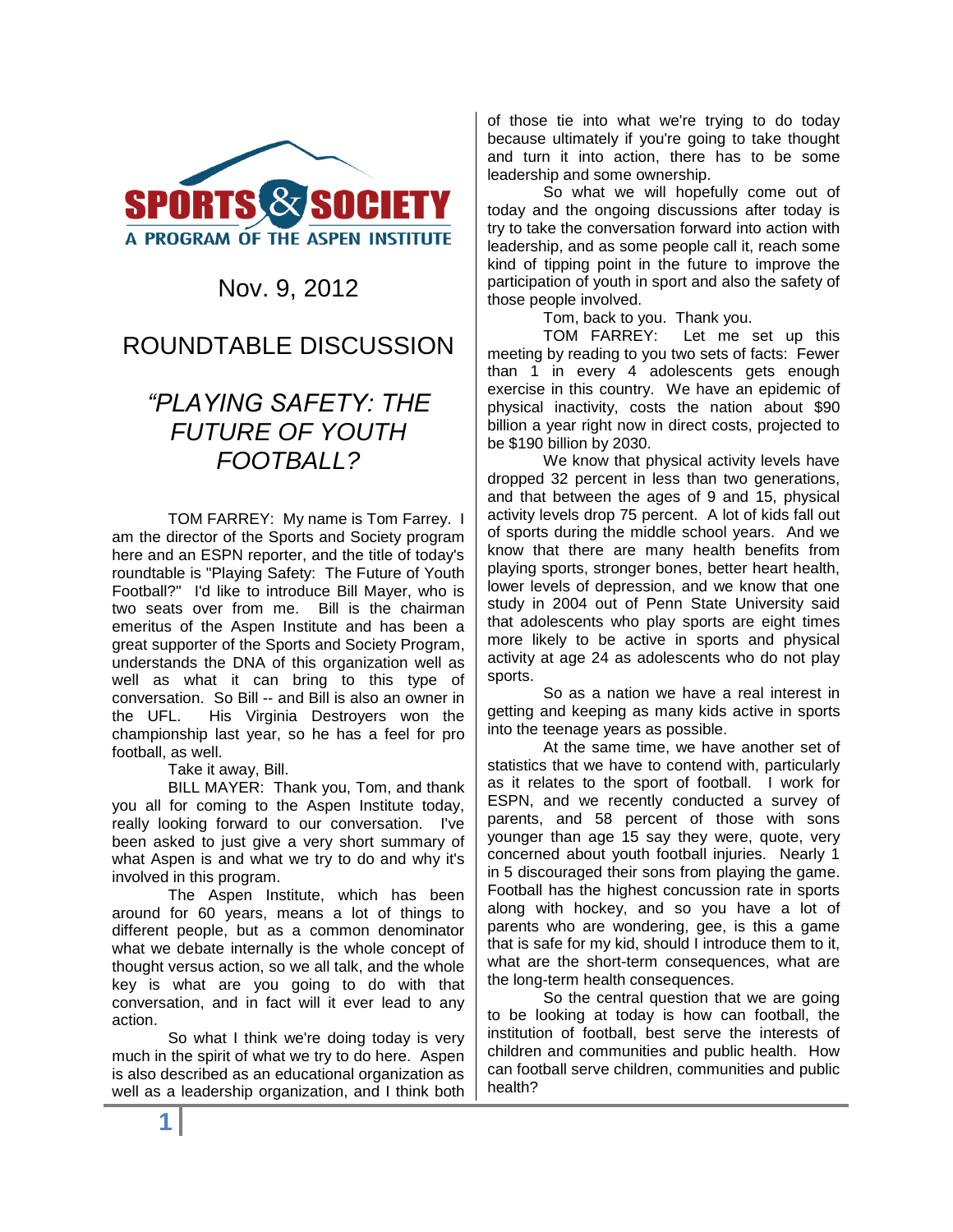Everybody at the table here has their own narrow interests. We work for this organization or that organization or we're trying to grow our membership or whatever else it may be. But this is a collective conversation about what are some great ideas that people have developed out there that could be scaled up, and is there common ground that people can find to move this conversation forward and address the needs of the nation and the concerns of parents.

People are worried; should we just hold off on football until high school, or, some would argue, not play at all? Or can it be made safer through reforms at the lower levels? And what's the role of the NFL and the Players' Association and pro football and the industry in general in creating an environment that's productive?

Aspen began to address these questions at the Aspen Ideas Festival in June, where we convened a panel called "Head Games: Can Football Be Saved From Itself?" and Jim Brown, the NFL legendary -- the legendary NFL running back was on the panel, as was Chris Nowinski, who's to my left here; Dan Garza, a professor at Stanford who's worked on mouth quard technology that could measure force impacts on the head; and Kevin Turner, who was the subject of a documentary which you will see a clip of. It was called "American Man," produced by a colleague of mine who works at HBO Real Sports.

This panel will be featured in a show on the World Channel on November 20th at 8:00 p.m. and online, as well. Public Television is working with the Aspen Institute to turn these conversations at the Aspen Ideas Festival into one-hour specials. There will be a whole one-hour special on the Sports Track which will include this conversation with football safety.

### SESSION I; AT WHAT AGE SHOULD CHILDREN PLAY TACKLE FOOTBALL?

FARREY: What I'd like to do now is start off this conversation about the youth question, about the under-14 question, the pre-high school equation, and we'd like to do that with our special guest, Dr. Robert Cantu, who many of you, of course, are familiar with. He is chief of neurosurgery, chairman of the department of surgery and the director of the service of sports medicine at Emerson Hospital in Concord, Massachusetts, as well as a clinical professor of neurosurgery and the co-director of Boston University's Center For the Study of Traumatic Encephalopathy. He's a senior advisor to the NFL's head, neck and spine

committee and the co-founder of the Sports Legacy Institute, an organization dedicated to addressing the concussion crisis through research, treatment, education and prevention, and he is the author of a new book called "Concussions and Our Kids: America's Leading Expert on How to Protect Young Athletes and Keep Sports Safe" written with Mark Hyman who is with us here today, as well.

Dr. Cantu, what is the central thesis of your book here?

ROBERT CANTU: Well, first of all, I'd like to thank you and the Aspen Institute for convening this conference today and for inviting me to participate in it.

I think before I answer your question, I'd like to start by just simply saying, I am pro-sport. I want every sport that's being played today to be continued to be played and I want it to be played in greater numbers, and I believe all of the opinions that I hold are trying to have that happen, although right now maybe not everybody fully sees it.

Football's value is the aerobic and resistive exertional exercise obtained in playing it, and the last time I checked it was the minutes if not hours of physical activity playing the sport that count, not the milliseconds of bashing heads.

As the medical director of the National Center for Catastrophic Sports Injury Research, we track catastrophic sports injuries in this country, 97 percent of which come from the sport of football, or 96.9 to be precise. And that's even before you start to get into the concussion issue. We believe that all sports that are currently being played should continue to be played, but they should be made safer with regard to the head issue.

And in the sport of football, especially involving our very young youth, we believe that tackle football should not be played, rather flag football should be substituted, and in the substitution of flag football, it's perfectly okay if pads are worn and even helmets are worn. But the act of tackling, which is the activity where almost all of the serious injuries happen and the majority of the concussions, as well, is eliminated, and instead flags are pulled.

I personally view this as a tremendous opportunity for USA Football, because if they were to offer flag football as an option and promote it, all the aerobic benefits that are needed to be there; the head injury risk and other injuries would be largely decreased; and I think football would be gaining individuals coming from other sports at high risk of head injury, especially like soccer. Soccer has been a drain on football for two decades, and I think the drain would go the other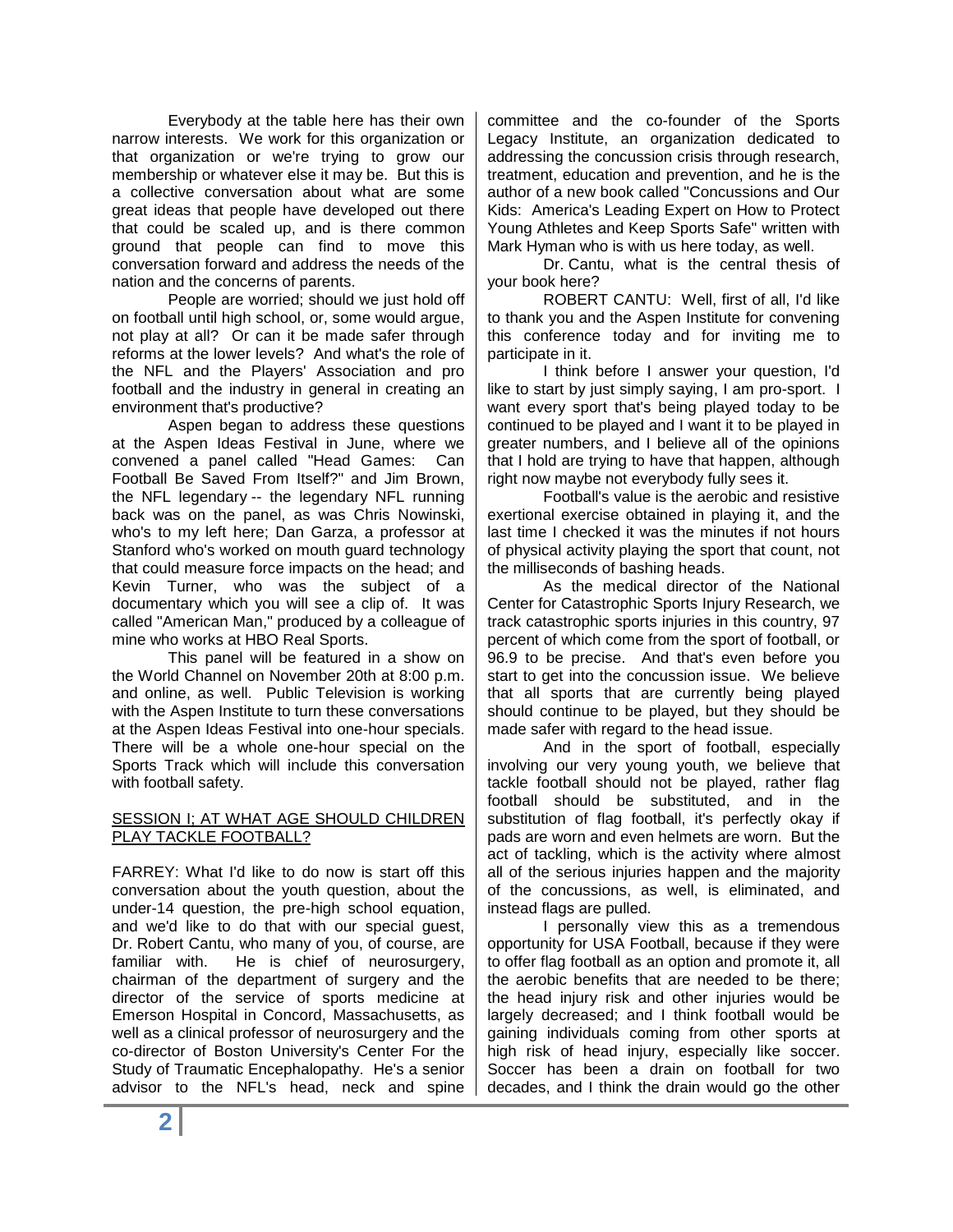way if football were to offer the flag as an option to tackle.

Youngsters are not miniature adults. Brain injuries in youngsters are a bigger problem than they are in adults. Youngsters' brains are not fully myelinated. That's the coating of a telephone wire as an analogy; it helps in transmission but it gives extra structure and support to brain fibers connecting nerve cells. Youngsters' brains are more susceptible to the cytotoxic shock of concussions and as a group they tend to recover more slowly. Youngsters have big heads on weak necks, and that "bobble head doll" effect puts them at greater risk than it puts an adult. And youngsters as a group - I commend the NFL for trying to alleviate this problem - tend to have the oldest equipment, the least experienced coaches, almost never have medical personnel on the sideline, and youngsters do not have informed consent I would offer. Rarely do they really understand the risk they're taking, especially at the youth level.

So for these reasons as well as others, which I'm happy to get into, I think that we should seriously approach football from a different standpoint for our youngest individuals and take tackle out of football at the youth level.

TOM FARREY: Dr. Cantu, what is the research suggesting that's the wise thing to do?

ROBERT CANTU: Well, the research at certainly the lowest levels, the Pop Warner levels, unfortunately really isn't there because if you don't have medical personnel on the sideline, you're certainly not going to have very much recognition of concussion. We had an aberration in Massachusetts recently where there were five concussions at the Pop Warner level in one game, and I had somebody in my office earlier this week ironically that said there were three concussions in a particular game in which his son was injured. He happens to be a coach, and all of them came from one individual who was inflicting the trauma on others.

There's not solid signs to tell you exactly what the scope of this problem is because statistics have just not been accumulated. But what we do know from a wide variety of sources is that the brain of our youth are more susceptible to injury and the impacts that those brains are being asked to absorb sometimes reach the same level, 80G or higher, that we see in adults, and there is a lot of emerging evidence both on structural DTI, on metabolic studies, functional MRI, as well as neuropsychological testing to suggest that you don't even have to have concussions recognized

for a brain's structure and/or function to deteriorate over the course of a season of football.

Preseason testing versus postseason declines under all three of those disciplines. So there is plenty of evidence, I believe, to suggest that we need to look at this differently.

TOM FARREY: What is the -- I was speaking to someone yesterday who was telling me that her son is playing, he's a freshman in high school and it's his first year playing, and there were an awful lot of injuries this year, possibly because these kids haven't played football before and they're being introduced to tackle football. They didn't learn how to tackle at an earlier age. You've heard this thought, Kevin Guskiewicz at North Carolina believes you need to teach kids to tackle earlier to be able to protect themselves at 14, 15 and 16. What do you think of that?

ROBERT CANTU: I might have heard that once or twice (laughter.) Kevin is department chair where we're an adjunct professor, one of the other handles we wear, so I've heard that, and he's a very respected colleague and great friend. I have the highest regard for Kevin.

I think in this one area we seriously disagree. Maybe there's one or two others, but certainly here, and I cite the following: If you look at some of the great individuals that have played in the National Football League, Tom Brady is not a bad example, the guy that ran for 251 yards last week against Oakland is another, they didn't play a down of football until they got to high school.

Let's forget about them. Let's look at Tony Gonzales, the all-time leading tight end in the National Football League and still adding to his numbers. He played basketball at my alma mater, Cal, and up in New England our right guard for years was Steven Neal who didn't play a down of football in high school and college, came out of college with an outstanding elite wrestling career. There's not much future in Olympic style wrestling monetarily, there's another activity that doesn't quite go by the same name, but this big guy to my left can fill you in on it, where you can certainly make a buck, but certainly Olympic wrestling you can't, so he went into football. And there are many track stars that didn't play football in college like some that did that went to the NFL from track that didn't play a down of football in college.

If you've got the elite genes and the work ethic and the emotional makeup you can make it in whatever sport, and you don't have to pick it up at a very early age and you don't have to have the best coaching and all that kind of stuff. You're going to be better at age 5 or age 10 or age 12 if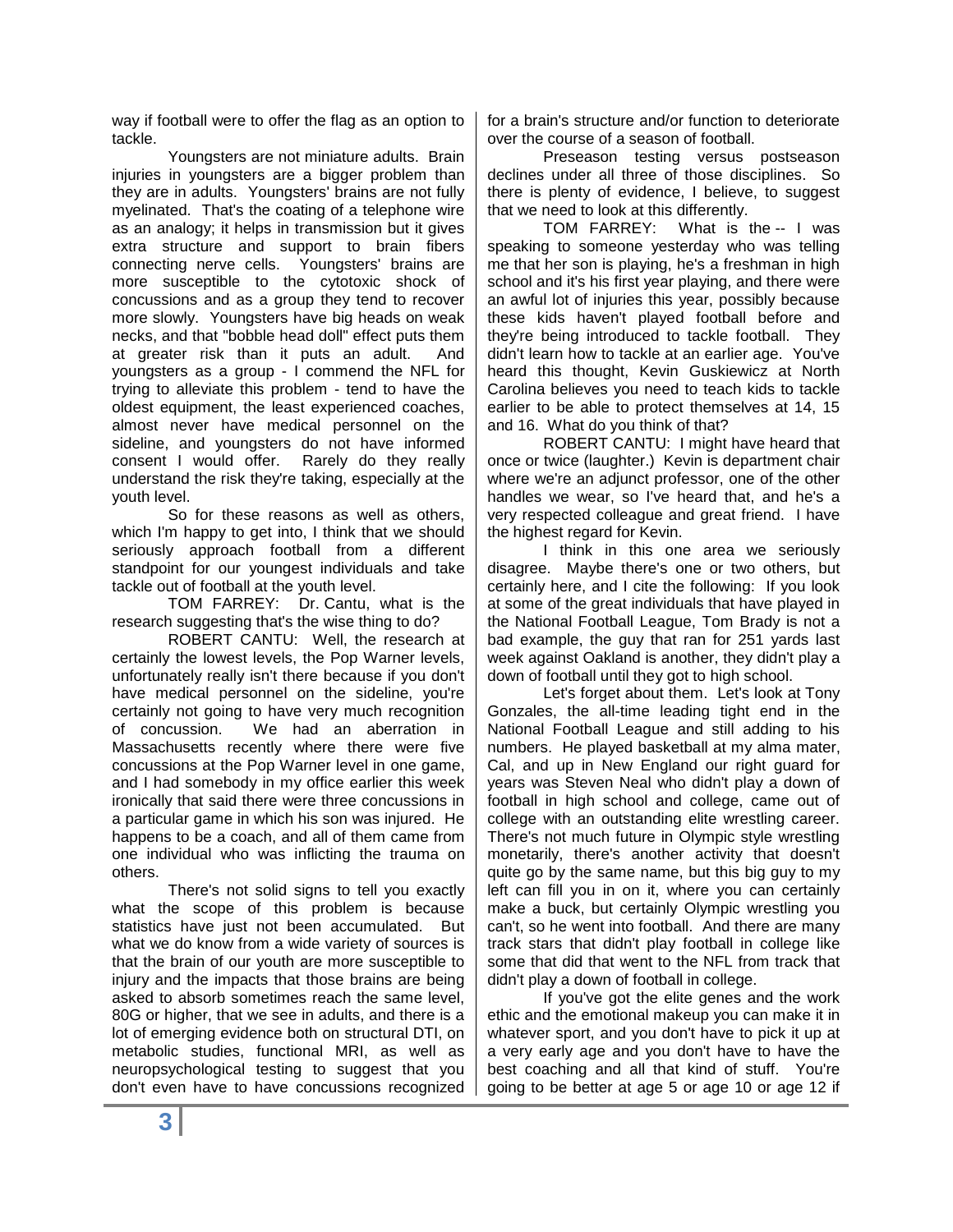you do, but when you're age 20 it's going to be what God gave you and what you're willing to do for yourself that determines where you're going to wind up.

So I don't believe for a second you need to teach these skills at a very early age to necessarily perform at a very high level when you're in your 20s or 30s, or even in high school.

And I don't think you necessarily need to stop them from learning those skills if you go to flag football, because flag football, yes, you're going to pull a flag instead of crack somebody to bring them down to the ground in tackling, but you can still teach all these skills, you can still teach tackling skills without having tackle be a part of game play. Instead of bashing heads you're hitting dummies, tackling dummies.

The winningest football coach in this country, Tom Gaglardi, now in his 80s, doesn't have any tackling once the season starts, and his teams have won and his teams have embraced it. The only tackling that goes on once the season starts is in game play. But they practice all week long the skills; they wrap people up, they just don't bring them to the ground.

TOM FARREY: We've talked about the importance of getting kids active. Isn't football one of the sports that is actually accessible to kids who are obese or overweight? There's no room for that kid on a soccer team or in any of the speed sports, but in football there's a place for him on the line. So if we move to flag, do you eliminate the opportunity to give those kids physical activity opportunities?

ROBERT CANTU: Well, last time I checked, flag did have tackles and guards and kids playing different positions, and I don't see flag eliminating those individuals from playing. Yes, they don't have as much of an advantage, but I think they can play flag football and get the aerobic benefits of flag football, and for our youth, playing as a youngster on a really big field, there's a lot of aerobic stuff that goes on. I want to see more of it, I don't want to see less of it.

TOM FARREY: One sport governing body that has moved in this direction is USA Hockey. They have banned body checking at the pee-wee level. They've also gotten rid of national championships at the pee-wee level, as well. There was a lot of angst when they were having this discussion about whether to push body checking off. What do you think of their reforms, how they've worked out? What have we learned?

ROBERT CANTU: Well, two years ago when we started writing, it was 11 years of age

full-body checking started as you just indicated, and then over the course of the last two years they've upped it to 13, so the 13, 14 year olds are the minimum age that they start with full-body checking. That came out and was facilitated by several reports out of Canada that showed the incidence of concussion was dramatically higher when there was full-body checking.

So that was really good stuff that showed and made it easier, and I commend them greatly.

I'm not hung up, by the way, on whether it's 14 or 15. If you're skeletally immature, if you haven't got axillary hair, move it up to 16 before you start collision activities if you want. The reason we arbitrarily picked 14 is simply that's high school; you want to learn at some point all of the skills and play the sport similar to how it's played in college. But we're going to have that debate a little later, and I look forward to it.

TOM FARREY: How do you feel about some of the reforms that Pop Warner and perhaps some other organizations have adopted such as limits on practice time during the course of the week, getting rid of certain head-on-head bull-in-the-ring type of drills?

ROBERT CANTU: Well, I certainly commend all of those reforms. I think bull-in-the-ring is insane at any age, and it doesn't help you play the sport any better. But let's think about it a little bit. Reducing the hitting in Pop Warner by a third, and I support that, but that's up to 40 minutes a day theoretically every day they practice. The Ivy League a couple years ago went to hitting on only two days a week, and the National Football League and the Players' Association got together and the National Football League players now only hit once a week; that's 14 times in 18 weeks.

So these kids who have no medical personnel on the sideline, playing a sport that in the late 1900s was designed for adults, it came out of college and almost died in college in 1905 if it weren't for Teddy Roosevelt, but this sport that was made for adults is being played at a youth level without medical personnel in attendance, and they're practicing at a rate arguably 500 percent greater than the NFL uses.

TOM FARREY: I'd like to open up the conversation a little bit. If you want to make a comment, ask a question, go ahead and put your name tag up. Scott Hallenbeck, talk to us about what USA Football is doing in this area, and before that, address the general question, is football serving the best interests of children in communities, and how can it be improved?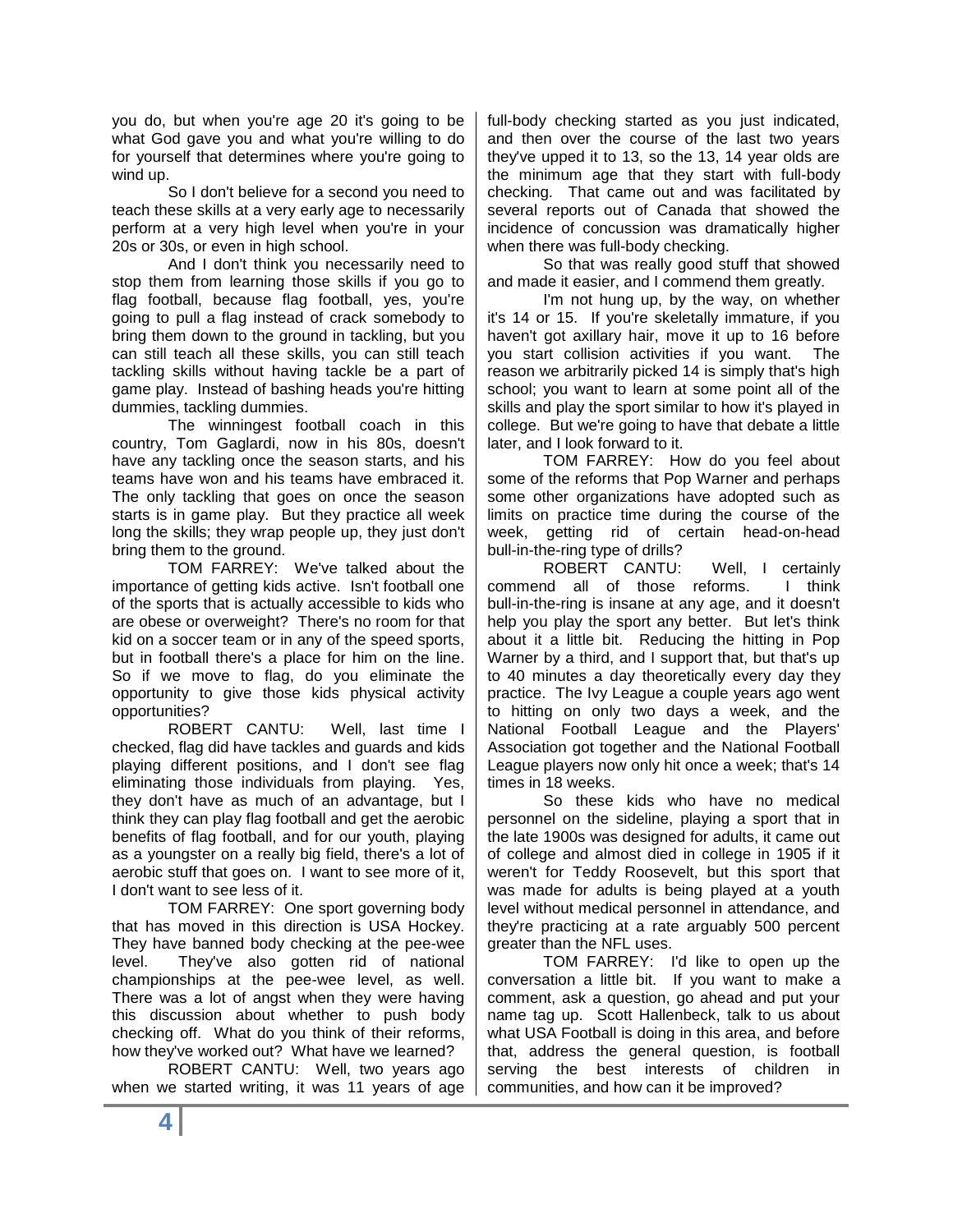SCOTT HALLENBECK, EXECUTIVE DIRECTOR, USA FOOTBALL: I believe it's certainly striving to provide a great experience for parents and kids. I think we all recognize there are challenges. We're at a point where we're learning.

But first I guess I should take a step back and thank Dr. Cantu for raising these important issues. We need to have a healthy debate around things such as this, among others, and I believe we're all in this together. We're all looking for ways to try to create a better and safer environment for parents and players.

I also hope that we're in this to provide accurate and whenever possible evidence-based data for parents. I think we have to be careful certainly not to scare parents. My interaction with parents across the country is that they're looking for frankly someone to say we care about your kids, we're taking action, we recognize there are challenges, we're doing something about it.

So largely there's two sides of this the best I can tell. There's the sport side and particularly the football side that we focus on, and of course there's the science side, and I'll let the medical experts talk about the science side, I mean, some that were over certainly in Zurich (at a recent international conference on concussion management standards) and others have been working closely with Dr. Cantu for some time.

But USA Football, there's 3 million kids that play organized tackle football, 6 to 14, roughly 2.8 that play flag. First of all, we believe strongly that flag is a great outlet, a great option to participating. In fact, we suggest that your first touch point, your first experience should be flag, no matter what age.

In addition to that, our focus, we don't run football leagues, so we work with the likes of Pop Warner and American Youth Football and organizations across the country to make them better and safer, so that includes things like the only nationally accredited coaching education program, people using practice plans. Most coaches don't use practice plans, so you talk about making sure you have an organized, structured practice and you're doing things the right way. We have to ensure these volunteers, and God bless all these folks out there that are volunteers, they're commissioners, coaches, what have you, they're out there putting their time into this, we need to educate them. And I think everybody, certainly everybody medical expert, every expert weighing in on this issue always comes back to education being most critical.

So USA Football's focus is largely about education. We provide the best resources we can to make sure that those folks are prepared.

I mean, literally down to drills that have 3D animations, a heads-up football app now that literally can be in the palm of the hand of a parent which has signs and symptoms, that has the proper tackling techniques, that has nutrition information, that has heat and hydration information, things like this, just resources that ultimately better prepare all these folks to ultimately deliver a safer experience.

With that said, we fully agree that we need to reduce how many contacts in practices. We literally have something called levels of contact, and it actually started with a conversation a couple years ago with Dr. Cantu and Chris when they came to our offices and talked about the hit concept. At that time we had come up with something called levels of contact.

The basic premise is there's a progression in practice. Take a two-hour practice. You start with air, just teach the technique. Then you transition to bags as he suggested. Then you transition to sort of 50 percent speed and 75 percent speed and maybe only the last 20 minutes of practice you actually have live contact.

So it's things like that. It's a new age-based teaching concept where we look at -- we brought the science, if you will, to football, and we said, think about this cognitively, emotionally, physically. Look at an eight year old, eight and under, a 10 and under, a 12 and under, a 14 and under, how do we develop these folks.

I'm a parent of a 17-year-old daughter and a 16-year-old son. My son plays football, and to see the development of an eight-year-old or tenyear-old is dramatic, again, emotionally, physically, cognitively. All these things weigh in on how we ultimately produce resources that make the game safer.

So those kinds of things seem to me a logical step. Maybe it's an interim step but certainly a logical step in lieu of evidence-based data right now that suggests we should effectively have upwards of 3 million kids stop playing organized tackle football.

TOM FARREY: Why not just adapt Dr. Cantu's suggestion of flag only before 14? What's the argument against that and why?

SCOTT HALLENBECK: First of all, we very much support flag. If I'm not mistaken, I think Pop Warner and a lot of other organizations do, as well, and that is growing like crazy.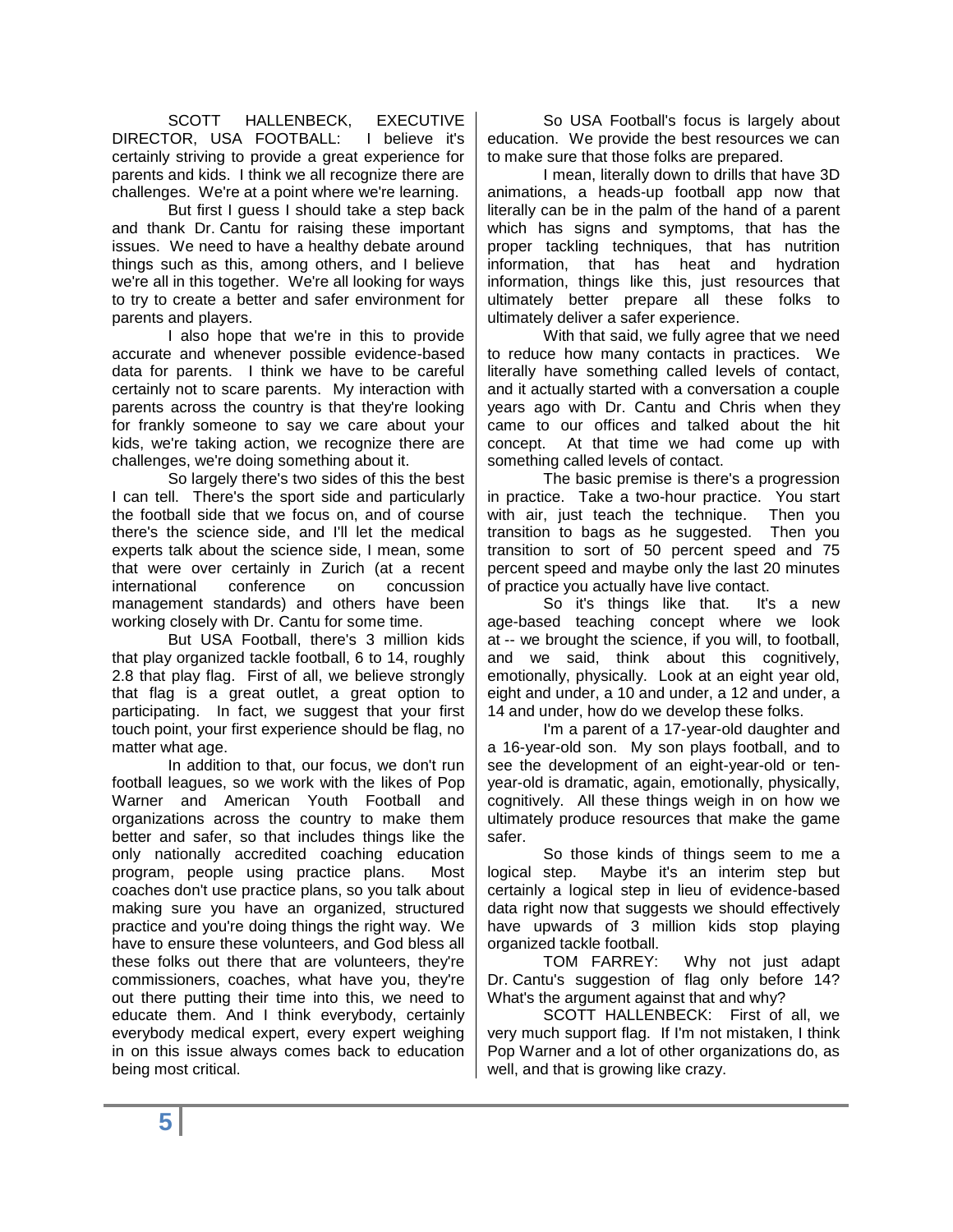TOM FARREY: But flag only is what he suggested.

SCOTT HALLENBECK: Yeah, I guess, again, from our standpoint interacting with parents, talking with coaches, these are folks that they love this game. You have a conversation, my kid loves this game. Just help us understand how to play it more safely.

So I guess in short, I just don't see that leap just yet, that that needs to be -- we need to actually take such a dramatic leap.

I think, again, there's room here to work together with the science experts and the medical experts to create programs and resources and probably stronger standards that ultimately can, again, make this a better, safer game.

TOM FARREY: Dr. Cantu?

ROBERT CANTU: Yeah, I would like to thank Scott very much, too, and it mostly is because of a very insightful meeting that he referenced when Chris and I spoke with him and other members of USA Football, and believe me, this isn't me against USA Football, at least it's not in my mind. I want USA Football to prosper, I want it to triple the number of people playing it. Yes, I want things played a little bit differently.

But where my eyes were opened was that when I talked with Scott two years ago, he said basically, Bob, I'm not opposed to flag football, but the parents won't sign the kids up for it. They want to see their kids emulating their Sunday heroes, and they want to see them do it as young as five years old.

And I may not be the quickest person in the world, but a light bulb did go off that said, wait a minute, I've been working in this field 35 years, I'm not getting a lot of traction in terms of changes. I go to medical meetings, yes, I talk here and there, but it really kind of dawned on me if anything is really going to happen, it's going to be educating the parents who are then going to demand there be changes and other options, and that was the genesis of the book.

And when we did the book, that's my 31st book - most of the others are medical - to try to keep people awake at night, we enlisted Mark Hyman to help me with it, and I'm really thrilled with the result.

TOM FARREY: A quick response to that, and then I'd like to go to Ray.

SCOTT HALLENBECK: Well, I didn't realize that I get to take credit for why he writes this book.

ROBERT CANTU: You do.

SCOTT HALLENBECK: That is somewhat news to me. I don't recall that conversation exactly that way, but in fairness, again, Heads Up Football, an example, the program we're trying where reform is probably a good one, where we've done the research, we looked at the concept of, again, a nationally accredited coaching education program that has 15 chapters and you have to pass -- and 15 quizzes, you have to pass at 80 percent. So you could argue there's 80 percent competency in a program like that.

Nearly 100,000 coaches have been trained by USA Football over the last five years. But I think, and this is important, we've sat back and said, wait a minute, how do we know that that coach is transferring that new knowledge to the field?

I'll try to be quick here with Heads Up Football. The concept is have a player safety coach that already is part of the league, someone that the coaches respect, has been a coach, has experience, and we will work to train that person up, again, with a baseline being this coaching education program, and they're on-site to assess and verify.

And then so they work with those coaches at the beginning of the season, throughout the season, monitor that they're doing the right things, having practice plans, teaching tackling the proper way, all these various things. They also have a moment at the beginning of the season where they work with the parents. And what we've learned from just three pilot locations -- and granted, that's not enough, we need to do a whole lot more - is parents are literally looking at us and saying thank you, you're making us feel more comfortable.

I guess a long way to get to -- again, I don't recall that conversation going exactly like that, but I hope I get some royalties from the book.

I think that the parents actually, again, are looking for ways that USA Football, that Pop Warner and other folks can work together to give them confidence that this can be a better, safer game. They're not looking to, again, immediately jump to flag or to other sports. They actually want to play the sport and they want to play it in a better, safer way.

TOM FARREY: Let me move it over to Ray. Why don't you give us your title and affiliation and the work you've done at Virginia Tech.

RAY DANIEL, LEAD RESEARCHER, VIRGINIA TECH STUDY: For those that may not know me, my name is Ray Daniel, and I'm currently a graduate research assistant with Dr. (Stefan) Duma. He sends his apologies for not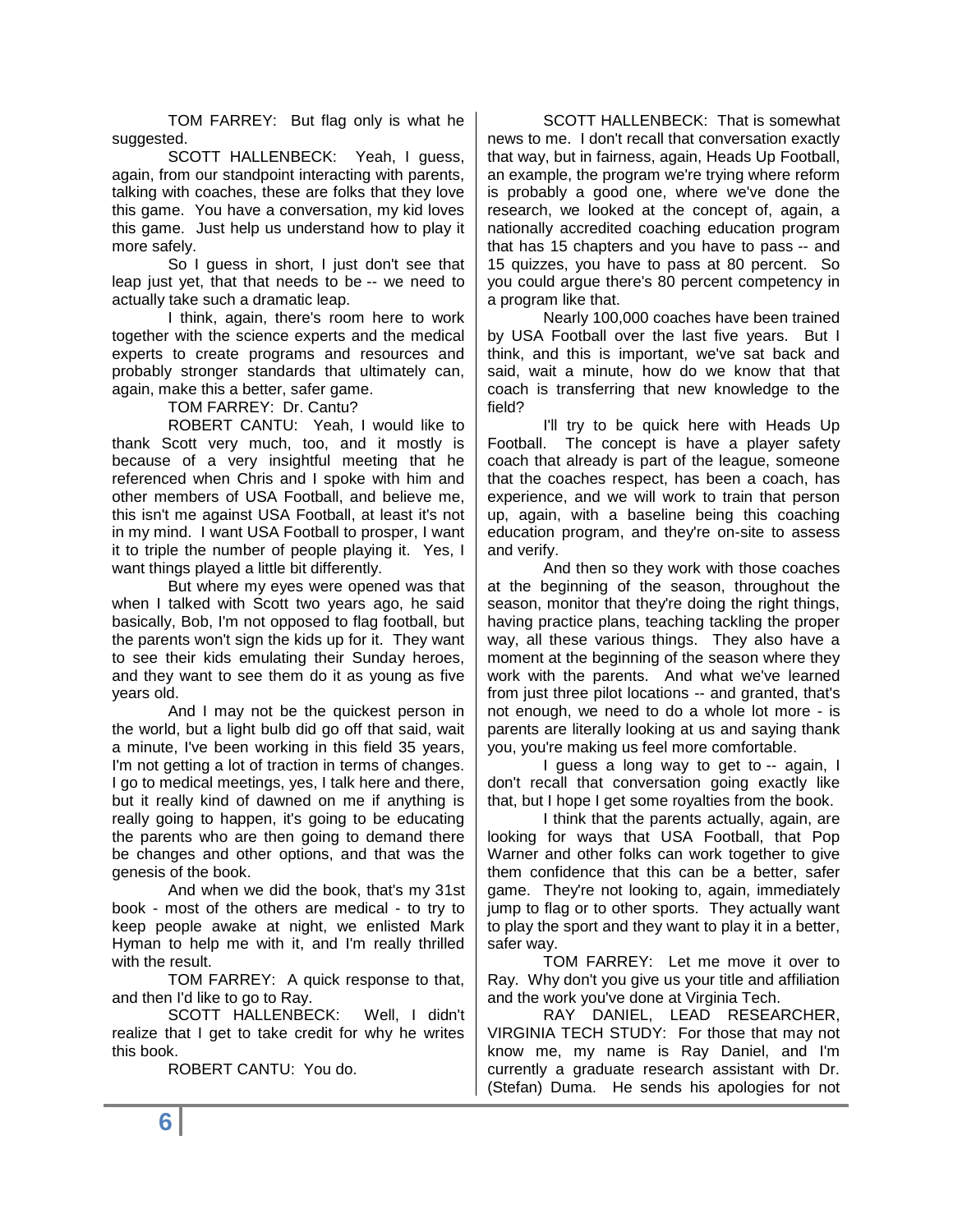being able to attend this meeting. I just want to make a comment on Scott Hallenbeck and Dr. Cantu's really great work, and I really agree with them that education is really what we need to teach these players, kids, players, coaches and parents. And really at Virginia Tech, we're aiming at educating, getting the right information to these players, parents and coaches, and we have about 120 players instrumented with acceleration devices that measure linear and rotation acceleration.

TOM FARREY: Kids at what age?

RAY DANIEL: From 6 to 18 years old.

TOM FARREY: What have you found in terms of forces?

RAY DANIEL: Currently our pilot studies show that some of these kids have forces that exceed college level impacts, so although these kids are young in age, 7 years old was our pilot study, they are experiencing forces at magnitudes that may be injurious, and we're looking more into that and currently our study that we have ongoing this year, we have six youth football teams spread out between Virginia Tech and Wake Forest University, and we have about 32,000 data points or head impacts that we're studying, and we're currently working on publishing that information and making it available to some of the people here.

Also we're sending neurocognitive and imaging data, as well, to go along with the head impact exposure that we're studying with these kids to give the proper education to some of the physicians as far as the functioning of the brain and the difference with concussions that these children may see.

TOM FARREY: I'd like to go to Dr. Gioia. Tell me about your work in terms of pediatric cases and concussions and figuring out when kids should return to play.

GERARD GIOIA, DIVISION CHIEF, PEDIATRIC NEUROPSYCHOLOGY. CHILDREN'S NATIONAL MEDICAL CENTER: Again, thank you for holding this forum, and obviously to Bob, who has moved this science and this discussion forward dramatically, because I think one of the things we all know is that we can't not do nothing or anything -- let's see how many negatives I put in there to make a positive. We have to do something.

As both a clinician that sees kids and families in our clinics and seeing the major education deficit on the fields today and all sports frankly, but also seeing the outcomes of kids, we've got to change some things.

I think some of the things that Ray is talking about in terms of understanding these forces is really important, and we've just completed some work in developing the measures that they're using so that we can understand neurocognitive and symptom kinds of effects of these blows to kids, and I think that's really a very, very important outcome to what we need to link up with the games.

You know, from the perspective of -- actually it was at the Aspen Institute this summer where you asked me Bob's question about should we be eliminating tackling in football before the age of 14, and at that point, I couldn't speak for Dr. Cantu directly, although we did speak that night and I had to check myself out with him, one of the things I think I said was that we've got to change things. In its current form, we've got a problem.

Although I think the age limit is something that has to be further studied, and I was going to actually finish my comments about research, but maybe it starts with research ultimately and trying to understand what evidence do we have.

I think one of the things that is hopeful that I'm seeing in sports like football but also in lacrosse and ice hockey and soccer and other sports is that we're looking at technique differently. This is a pretty young field right now, and taking the issue of injury, of concussion and linking it back with the sport is exactly what we need to be doing, and we have not really done that up until the last few years.

But the other thing is that we have so little data on kids right now in terms of concussions, we have to start collecting more data, and again, what Virginia Tech is doing is important, what we've been doing is important, as well. So we've got to look at what techniques are important, whether it's, again, the Heads Up tackling program. We've got to look at rules and rule enforcement and maybe even rule creation. From my perspective in football, a rule that would suggest that if you make no effort to wrap in a tackle then a flag gets thrown because otherwise you're just using your body as a torpedo, looking at that whole issue of recognition and response, again, educating our coaches and our parents.

We're doing a really good job with the 40 states that have passed laws. What we're doing is increasing awareness, but we've got to go to that knowledge transfer and action stage. I'm hearing a lot of parents and coaches saying I knew something was wrong but I didn't know what to do about it. So we've got to get to that point now of really making the next step in responding appropriately.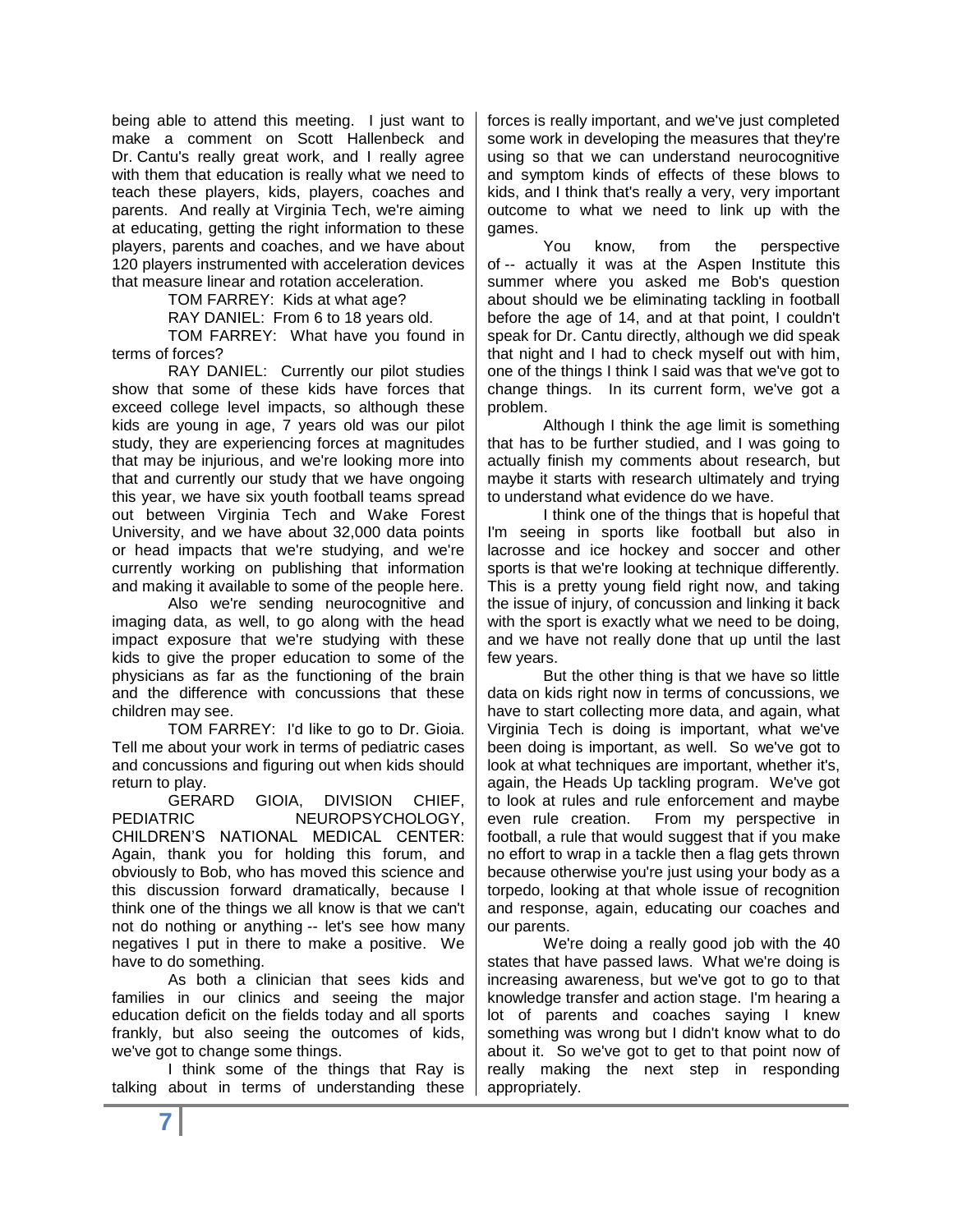And then finally we've got to wrap that around with research. We've got to say, at what age is it safe, is it not safe. Two weeks ago in Boston Chris had asked me to make some comments on what age you think we want to limit contact, and I said, I don't know. I wouldn't know how to make that estimate right now. But we know that less is better. We do know that.

So I guess the other piece is reducing unnecessary or inappropriate contact. Is there a safe contact? We need to understand that. How the accelerometers tie with outcome is really important to know.

So Pop Warner has been trying this obviously, Ivy League, the NFL, what can we do at our youth levels. So those are five things I think we could start to do. But we've got to wrap that around with evidence to really now begin to in a more precise way say, you know what, six year olds shouldn't be doing this, nine year olds shouldn't be doing this but should do this, 12 year olds should or shouldn't be doing this. And from my perspective that's the direction we need to move in.

TOM FARREY: So the Virginia Tech study is showing that some hits are pretty big. The study showing that there are sub-concussive blows which are hard to measure and little kids who suffer, that's not enough. We need more research, more data to --

GERARD GIOIA: We need to tie that with the outcomes. We need to understand -- and also -- so one of the things I would imagine is that the Virginia Tech study is going to be a good base study of sort of generic coaching technique and not really taking a lot of other effects into account. My guess is there aren't reduced amounts of contact and that sort of thing, so it's probably a good status quo study upon which we now build some of these other measures and reducing contact and putting in new technique and hopefully building better recognition and response to that. So I think it'll be a good foundation upon which to build.

TOM FARREY: I want to go to Julian Bailes, who is the medical director for Pop Warner. Now, you disagree with Dr. Cantu. Am I right about that?

JULIAN BAILES: In what respect?

TOM FARREY: 14 and under, keeping it to flag.

JULIAN BAILES: Well, no, I agree with him that the brain certainly is vulnerable, and I agree that we need to do everything we can to make it safe, and if it's shown that that's what the public wants through this education he talked about, maybe the sport will evolve to more flag play.

But I don't know, as I think he alluded to, we don't have exact science about is there truly more injury in youth level, and also, this whole concept gives us a conflict in a way, because we think that there are about maybe 100 head impacts in a youth player per season, and at the high school level there are 600 to 1,000, something like that, studies have shown. So is it then okay if we believe that the long-term risk is cumulative and risk-based? Is it okay then to have 1,000 hits a year, but it's not okay to have 100? So I think the nature of football and other sports bring in some natural difficult questions.

At Pop Warner we instituted this year for the first time, we're the first level of play at the time, we announced in June anyway, that we would have no head-to-head contact, and we would have contact drills of any type only a third of the practice time. So to be critical and say that we have 500 percent more than the NFL is a little bit, I think, not addressing the positive steps we tried to take in acknowledging them and comparing that to other levels of play.

So I think we really look forward to the results of this year. We're monitoring more than we've ever done, and we'll have a very good survey of our 18,000 coaches and the concussion incidence, and we hope to have a better idea after this season not only of concussion incidence about the acceptance of these rules changes and what effect they've had, how parents and players and coaches are reacting to them.

So we look forward to that and think that may be some good work to come out of it.

ROBERT CANTU: I hope people heard it the way I meant it to be, and that is I applaud all of these changes that Julian and Pop Warner have put forward, and I applaud the changes in education and coaching education, as well, in USA Football and all the materials. That's all great. That's super. And I certainly agree with everything Gerry said. We do need more research, especially at this youth level.

But let's look at what we've got so far. We've got at the high school and college level 97 percent of all catastrophic sports injuries coming from football. We've got 80 percent of those coming from the act of tackling or being tackled. It's kind of like connecting the dots about what's the risky activity in football, just like the risky activity in soccer is trying to head the ball.

And we have data from (hockey), not football, where they did do studies already that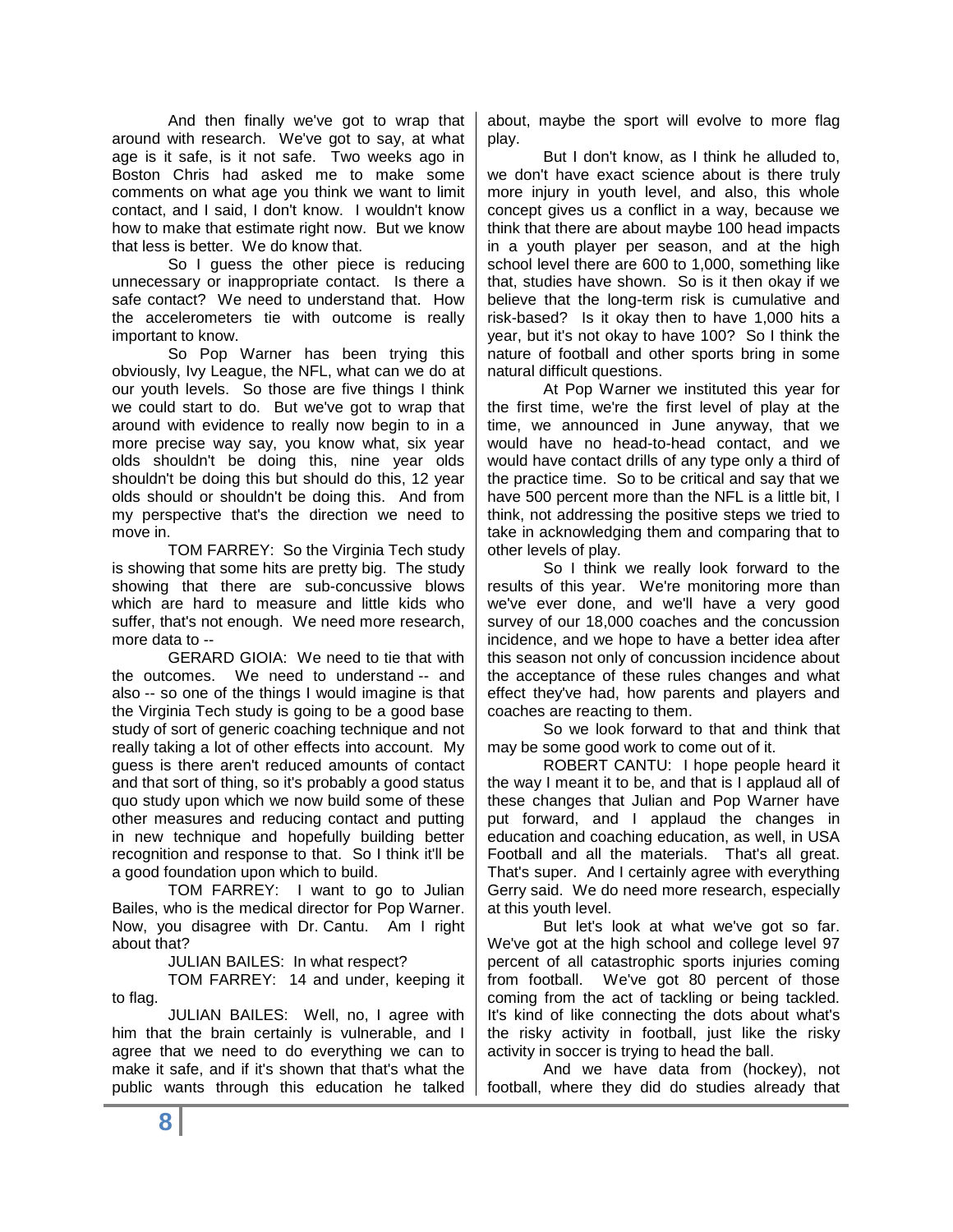show if you're full-body checking you up the incidence of concussion two to threefold, recognized concussion, don't really know about the unrecognized, and that's why they upped the age from 11 to 13.

So yes, we need more data, and yes, we should get it. But as a person that sits across the desk from families who have now through the years, hundreds that I can remember of the thousands of patients that we've seen, have had their lives altered by cognitive and emotional problems of post-concussion syndrome, not all of which recovered from it. And when we've got chronic traumatic encephalopathy by Ann McKee and her group that we work with at BU showing CTE in a 17 year old and an 18 year old, showing it in a 21-year-old college player and others that played only at the college level but never beyond, I think this is an issue that's serious enough that we need to talk about it now while we accumulate the data that Gerry suggests, and I'm 100 percent in favor of that.

TOM FARREY: We've got 15 minutes left on this particular topic, the under 14. I'd like to turn this part of the conversation to the participation question. You alluded to the fact that there is some concern that if you move to flag, then therefore parents are not going to sign their kid up for the sport. Let me bring in Tom Cove on this. Tell us your name, your affiliation and what you've learned about participation rates in football and some of the factors that may be driving those trends.

TOM COVE, CEO, SPORTS AND FITNESS INDUSTRY ASSOCIATION: Thanks, Tom. I'm Tom Cove, I'm the president and CEO of the Sports and Fitness Industry Association, basically the trade group of people that make sports products around the world.

We do, with a consortium of several other trade associations, a national survey every year on sports participation of all kinds, including fitness, outdoor, et cetera, 120 different activities. So we have a very strong basis to understand what's going on with sports participation at both the casual level and then we break it down gender and location and all those things.

What's happened is football for years and years was as steady as any team sport going. It has started to see some slight decrease, and at the younger levels probably a higher, faster rate of decrease, which is still fairly small but real over the last five to seven, ten years.

One of the concerns obviously is we look at this with football but with all other sports is, well,

is the concussion issue driving that reduction. Let me say first, at the high school level, that decrease in the rate of participation is not happening, so it's more at the younger levels. But frankly it's not clear why.

It's a reasonable kind of question certainly to say, well, with all the awareness about concussions and health and head injury, that may be a driving force because parents make those decisions for children at a young age for all sports.

But we'd also highlight that we have found, both from our own quantitative research, which is quite detailed, or qualitative focus groups, et cetera, but there are several other issues that are affecting football specifically and at a young age. For example, the specialization of sports in youth in America, clearly one of the most dangerous factors to sports participation because you used to play three, four sports a year; today people play one. Football suffers from that. Nobody plays football four seasons a year, but many people play lacrosse, soccer, swimming, et cetera.

So that's a fundamental issue is that specialization, which always probably happened and probably happened at the higher 15, 16, 17 is now moving down.

The second thing is football clearly would be affected more than many other sports by recession, so over the last three, four, five years, it's a costly sport, the numbers reflect all sports that cost a lot for certain segments of the lower income population suffered.

And then the third issue is the idea that middle school sports, because the school sports budget being cut, middle school sports are being cut.

So in that gateway to football, which traditionally has been increasing in high school while most other sports decrease, when football coaches and formal programs and that role of football in society is taken away at the middle school level, it starts to degrade people's interest potentially in getting their kids involved.

So finish with, it's obvious that the concussion issue is real and very apparent and on the front of mind for most parents, but there are many other issues that affect it, and as we see team sports in general struggling to keep its participation rates going forward, football is one of them. And that's where we stand.

TOM FARREY: Jon Butler from Pop Warner is with us here.

JON BUTLER, EXECUTIVE DIRECTOR, POP WARNER LITTLE SCHOLARS: Part of it ties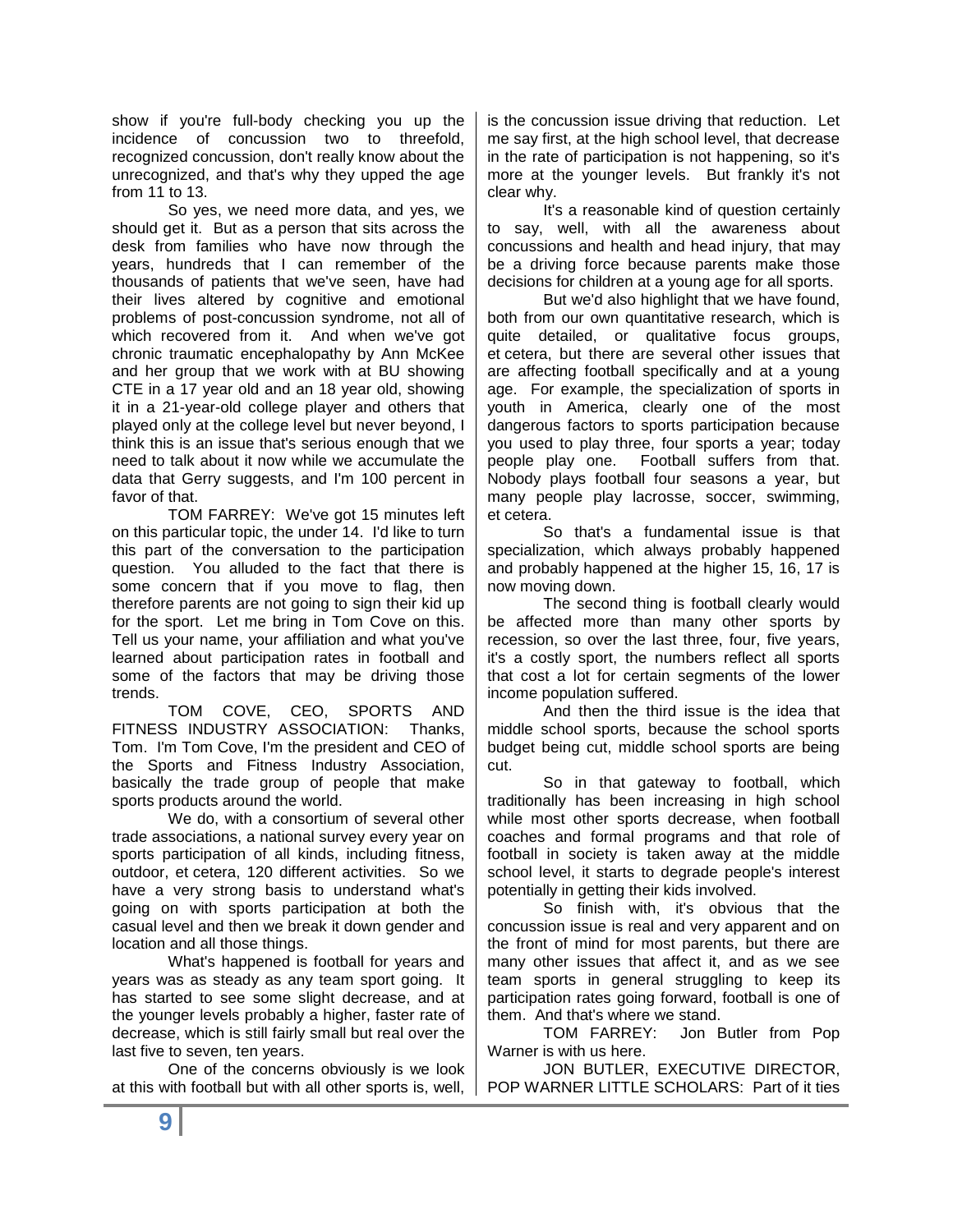in with what Scott mentioned. We have nothing against flag football. We have offered flag football. I don't know when flag football started, probably the early 1980s at least, if not earlier. But to Scott's point, no matter how we promote it, we never get over 900, 950 teams versus 7,500 tackle football teams, and it's not a matter of us promoting one and not the other, that's just what people sign up for.

I can also tell you that our two fastest growing divisions are our two youngest divisions. We believe very strongly in education. Certainly as Julian Bailes mentioned we have put in, which we admit are arbitrary rules this year, we needed a starting point. We need to know going forward whether we need to adjust those rules further or create new rules as new research indicates appropriate.

I've been asked a number of times over the last couple of years why doesn't Pop Warner do away with tackle football and only offer flag football, and my response, and I've informally surveyed a number of people in Pop Warner, is that if we did, 90 to 95 percent of our members would drop out, and those kids would just be playing for a local, independent youth football program, because whether it be kids or parents, they want to play tackle football.

So that goes to a whole question of education. It's one of those things that we're trying to do certainly the best we can. We rely on an army of volunteers. We do require training and background checks. We do require at least minimal medical training be present at all practices and all games, and we will keep adjusting those rules.

One quick correction for Dr. Cantu. Tony Gonzales did play Pop Warner growing up, Dr. Cantu.

TOM FARREY: Eddie Mason is with us standing next to the pillar there. Eddie is a former NFL player, Washington Redskins, someone I interviewed for an "Outside the Lines" piece of mine a year and a half ago. Before Kurt Warner and a number of players were stepping forward saying I'm not going to let my kid play football, Eddie was one of those voices who got the conversation started back then. He lives around here.

Eddie, why don't you tell us about your perspective and the decision you made with your son.

EDDIE MASON, FOUNDER, MASE TRAINING LLC: Tom, thanks. Congratulations to the board, Dr. Cantu, thanks for all your great work, all you guys, USA Football, Pop Warner. I obviously played this game 27 years of my life, been devoted to this game, eight years professionally. There's consequences to the game that comes along with it.

But I think at the end of the day, working now as the commissioner for i-9 Sports League, being involved with two, or actually three, four contact leagues in Loudoun County, Virginia, the thing that I've seen since I've been retired, and I've been training on a training facility that works with athletes, young athletes from the ages of six to pro, the issue is education. And the reality between the education and the reality is this: The coaches that coach this game, whether it's flag or tackle, for whatever reason don't embrace change very well. That's the issue. And the issue is that Pop Warner, USA Football can implement all the things that they want to. You can implement rules, you can implement changes, but until the football community embraces the reality of the sport, the reality of concussion, the reality of the damage that comes along with it if you start at an early age, that's the problem, and I've seen it because I work it. I live it every day.

The problem is when I was coming up, we didn't use our heads. We weren't taught to tackle with our heads. If you look at the elite level now, everybody leads with head contact. Where does it start? Youth football. Is that because these guys aren't implementing the right stuff? No, the coaches aren't embracing the change.

There's certifications that need to be implemented. There are rules that need to be changed of where we have to make decisions, real harsh decisions as -- as we always tell people, sometimes you have to take the decisions out of the hands of the parents and you have to just make the change. You say, well, we don't offer tackle at this age, we offer flag, and these are the reasons why. And then you develop and institute a set of rules and litigate that to a point to where people embrace that, not because we don't like tackle football, because tackle football changed my life and the course of my family's life. But what we are saying is that safety is number one, and number two is education, teaching, and number three is the transition of learning how to play the game the right way. I think that's what it comes down to at the end of the day.

Tom and I both agree, my son is eight years old, he's not playing tackle. I didn't play tackle until I got to high school, and I fared okay.

TOM FARREY: Do you feel like people need to learn how to tackle before high school?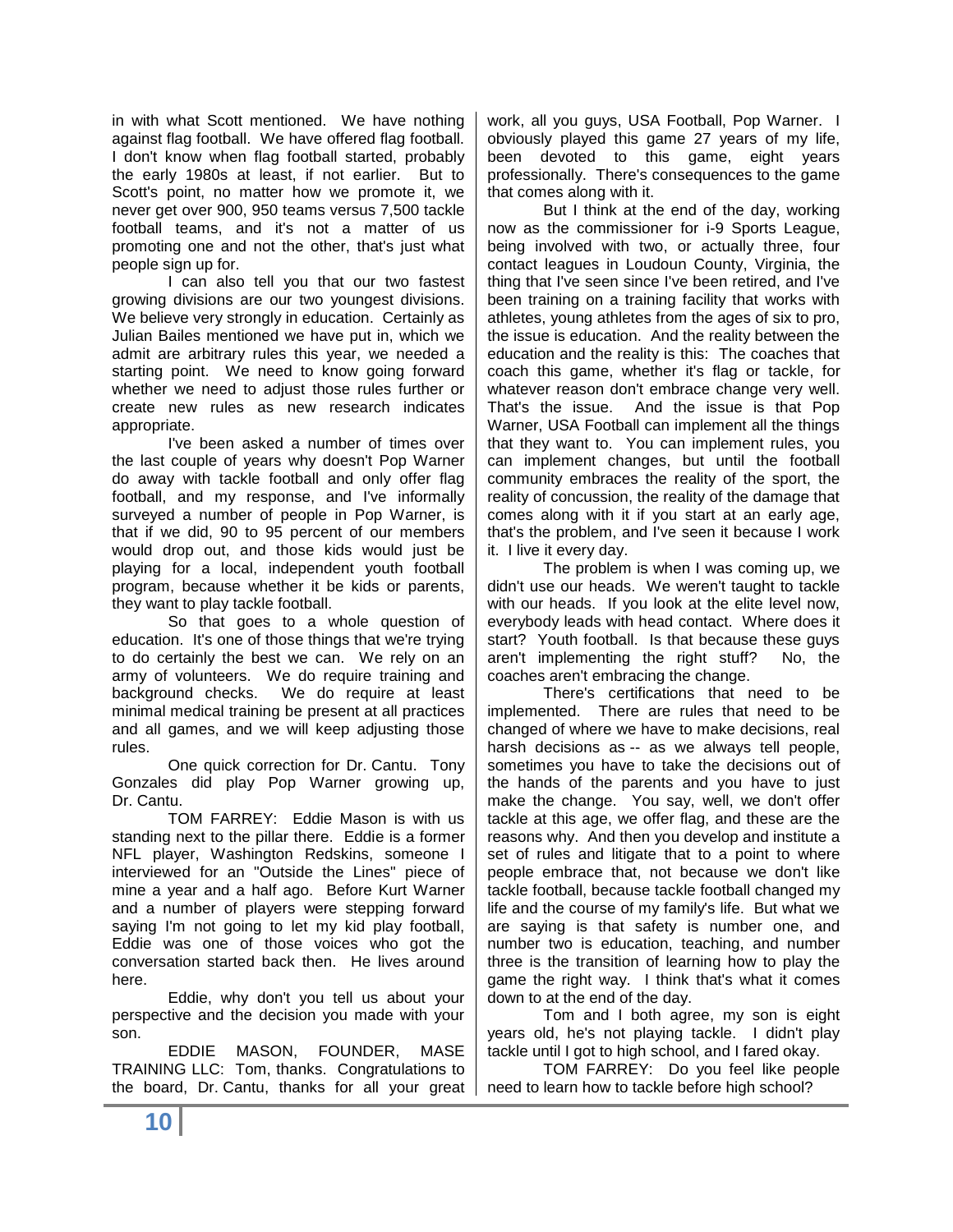EDDIE MASON: Yes, it is very important. I think flag teaches kids what we call entry point of contact. It teaches them how to drop their hips, how to keep their heads up; Heads Up Football, USA Football, thank you. It teaches them how to enter into the point of contact without making contact.

So when you're talking about attacking the hip, which we teach in football, it's that exact point. It's bent needs, heads up, eyes at the point of contact on the hips, obviously on the shoulders when you play tackle. But that's what we teach, and that's why I think flag is so important because of how it develops the mechanics of how to tackle.

And there's other things that need to be implemented. I think there's courses that need to be taught. I think that coaches need to understand at the youth level how do you teach kids how to play tackle, how do you teach them? Eighth grade, ninth grade, how do I teach a kid how to tackle?

That goes back to basic old-school mentality, some of the coaches that taught us how to tackle properly. And that will help improve some of the safety of the game and keep kids from using their heads as weapons.

TOM FARREY: Sean Pamphilon, documentary film maker, you're making a documentary now on football, and I don't know too much about it, but it has to do with the central question of should you let your kid play.

SEAN PAMPHILON, WRITER AND FILMMAKER, SP PHILMS: Well, I'm working on a film series for the past three years, I've shot about 1,000 hours of footage from pee-wee to the pros. I had the opportunity to work with Ray about a year ago at Virginia Tech. And to Eddie's point about the coaching, there was a pregame before -- there was not a single rep of offense or defense, it was all just lining these kids up and having them tag each other.

In my experience of watching and playing football when I was younger, someone is usually trying to elude somebody. It was just literally bam, bam, and when a kid didn't rise up to the level of machismo this coach wanted, he would tell him he's pitiful, this isn't dancing; the backs of their jerseys are reading Animal, Eliminator. And my question is who's watching these people.

My son is now 14, I interviewed Dr. Cantu a couple years ago to decide whether or not I wanted to let my son play, and I went to his junior high school, and they have no guidelines.

JOHN WALSH, EXECUTIVE EDITOR, ESPN: Where is this research and how thorough is this research about the parents pulling kids out of programs?

TOM FARREY: Tom Cove would be best to answer that, not me.

TOM COVE: Actually I think Jon might have a better sense of it. With regard to parents taking kids out of programs, we don't have as much on that quite honestly. That is not as well developed an area of the motivation around leaving. What we do know about the motivation of leaving sports in general, we know a lot about that; it's because it's not fun, and the pressures and all the other things that we sort of in the youth sports community have talked about for years, that it gets past what the original goal was.

So with regard to some of the questions that have come up, if the child thinks it's not fun, whether you want to say flag is better or not, that's going to be a challenge. If the sensibility of the child is that they want to have fun playing the sport, we want to promote that. Obviously safety first even more than fun, but we do know that the No. 1 motivation for leaving youth sports is that it lacks a fun component.

TOM FARREY: Ashley?

ASHLEY FOX, NFL COLUMNIST, ESPN.COM: This is for Scott and Jon: What possible benefit there for a six year old to be

playing tackle football?<br>JON BUTLER: I don't know about benefits. I can tell you that they have fun doing it. When we started our youngest division, which is right at that age, I thought it was kind of a random regional project. It has grown like crazy. You don't see a whole lot of tackling in the strictest sense, not that they're not being taught, it's just that kids at that age tend to either run into each other and fall down or do a lot of shirt tackling, grabbing a shirt.

Again, our primary goal is to keep it safe for them. Our second goal is to keep it fun. I can tell you that most of the kids that I've talked to who played flag, they say, okay, that was fun for a year or two years; when do I get the pads and helmet. And that's part of the education process. If we're going to change this, if research indicates that we need to make that change, we need a whole lot of education.

TOM FARREY: Ashley Fox, by the way, is an NFL reporter for ESPN, has written about how your -- I don't want to misquote you here - you don't want your son to play football.

ASHLEY FOX: Right, and he's three at this point (laughter).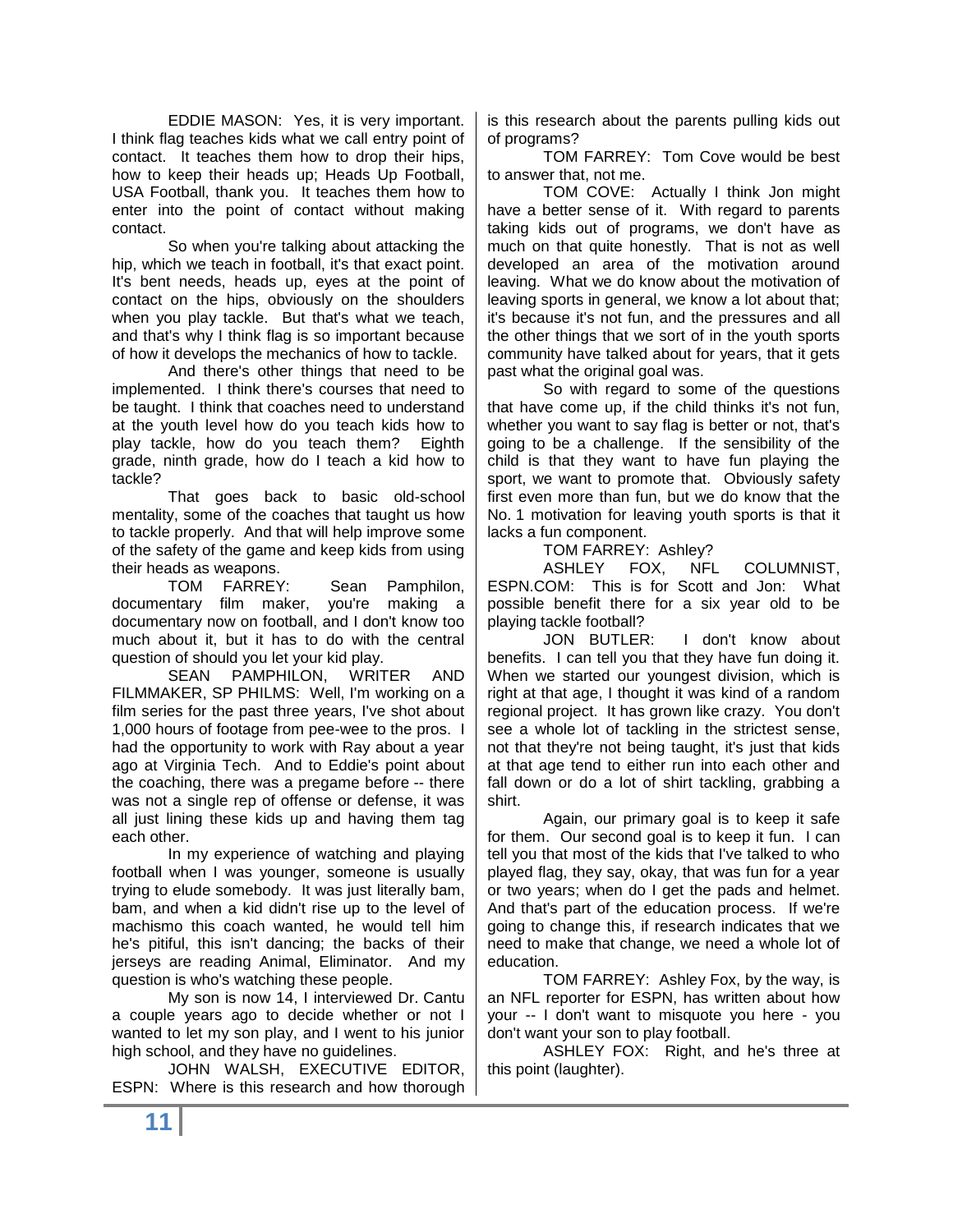TOM FARREY: Scott says there's a league out there for him.

ASHLEY FOX: There's plenty of things that kids want to do that are fun, but isn't there a point where as parents, as the adults, you have to protect them from themselves, and if you listen to Dr. Cantu and what he says, I mean, I think any parents would be nuts to allow their kid to play tackle football, period, but certainly before the age of 14.

SCOTT HALLENBECK: I think you just touched on something very important. It's the decision of the parents, and one of the things I stressed early on was I think all of us have a responsibility to make sure we educate the parents, and there's a lot of information we don't have yet.

One of the things we're trying to do, we don't run leagues, so the first time we actually start teaching tackling is actually at seven years old. Not a big difference, but for what it's worth, again, but not based on some scientific evidence based profile or something -- I wish I had that, but it's not there. We do recommend the first experience be flag, and we don't run leagues, so we work with all these groups to make a better experience.

But the fact, as Jon said, is parents do make the decision, and what we feel strongly about is we need to do the best job we can, and I mean we collectively, we need the medical expertise to help provide accurate, and again, ideally speaking, evidence-based information to parents so they can make the decision, because they make these decisions all the time. Again, as a parent you make a decision all the time, when do I let my child ride a bike, when is he allowed to cross the road and walk to school. There's all kinds of safety-oriented decisions parents make all the time.

Again, I think we've got to be a little careful and at least acknowledge what you just said and you're doing on your own. You made a subjective decision, I'm not going to allow my child to play tackle football maybe ever, maybe allow him to play flag, who knows.

The other thing I think is really important that Eddie touched on is this idea of, again, proper tackling and teaching the ascending blow and teaching and holding these coaches accountable. They are not -- and I hate to say it, and this is our fundamental challenge, is getting with the leagues and working more closely together and creating standards to ensure that that coach cannot walk on that field until they're properly certified, period. That still doesn't guarantee that they're going to

teach it properly, which again goes back to why we think this Heads Up Football approach, having what we call a player safety coach right there monitoring, making sure, number one, before he steps on the field he actually does know how to fit equipment. It's frightening to realize that high school coaches and youth coaches do not know how to properly fit equipment. That's a huge step in the right direction if we can solve that.

Next, yes, tackling; how do you properly teach tackling? And going back frankly, for lack of a better word, the old school model, it's an ascending blow, it's not a launching blow, and we're learning all the time, just learned from you the idea that, you know what, we run one of the largest flag programs in the country.

But these are the kind of things we have to do together because the 40 states plus D.C. that now have a concussion law, we just had a conversation with the state senators in Indiana talking about how we push that down again to the middle school level and ultimately the youth level, and of course what they tell you is we have to have an organization that can govern and control the youth sports, and you can't because most of them are independent organizations or outside of their jurisdiction, if you will.

So what we're coming up with is maybe it's the fields; the fields are the place that they can control, and if we work together and say every coach has to be certified, you cannot walk on a public school field or a park and rec field without these kinds of certifications in place, again, it's a step. It's a positive step in the right direction trying to address this very complex problem.

TOM FARREY: I recently worked on a story involving a 13-year-old kid out of LA named Donnovan Hill who was paralyzed because he stuck his head down. One coach was trained but he wasn't teaching the way that Pop Warner taught him to teach it. The assistant coach wasn't trained at all and believed that he was teaching the right technique.

SCOTT HALLENBECK: And he said in that spot, he said, I teach what I was taught, which goes back to Eddie's point. We've got to break the cycle.

TOM FARREY: I talked to the head coach afterward, he said, yeah, but you know what, even if we were teaching that technique, that type of play, they're coming at an angle to each other, he was trying to stop him at the goal line, it wouldn't have stopped -- it wouldn't have prevented the injury. His point was, look, can you really teach safe tackling? It's a little like trying to build a safe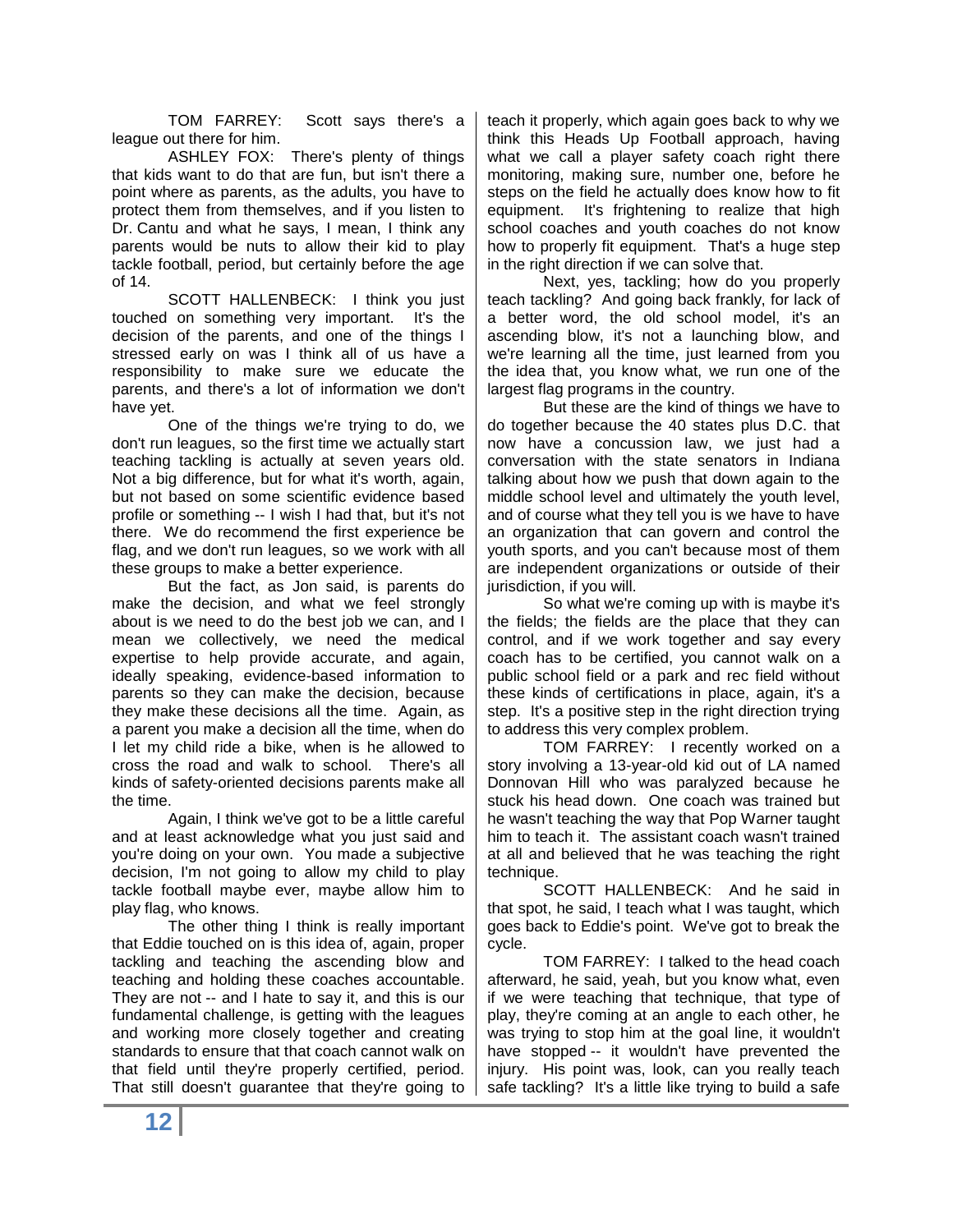cigarette; at the end of the day you can train up coaches but are you going to get to point where it actually is safe for kids.

SCOTT HALLENBECK: Again, our view is, and we've talked now to many, many coaches and experts across the country, NFL, college, high school, you name it, and the two critical pieces - and I'm interested to get Eddie's perspective on this - is the idea of, again, Heads Up, literally the concept of keeping your head up, which I know in that case there was debate even in that spot about was he taught to keep his head down, was he taught to effectively lunge and drive forward versus that ascending blow. And Coach will tell you, I've been teaching heads up tackling forever; I always preach heads up.

But then terminology, terminology is where this whole thing breaks down to me because the next statement is 'bite the ball, lead with the screws, put the screws on the numbers.' Well just the logic of that, if you have the ball right here and you're actually biting the ball, your head is down and you're leading with your head.

Two things we have to change, maybe three: Proper education, teaching proper legitimate heads up whenever possible. This game is the bang-bang, sort of it happens so quick, you're not going to be able to avoid a potential helmet-to-helmet contact entirely. There's just no way.

But I do believe we can make dramatic improvement if we teach proper heads up and then have terminology that completely reinforces it. No coach can say, and I think you said, 'lay a hat on him.' That terminology has to be wiped out of football, period. And we need everybody. We need to preach to parents. I have great confidence if I could talk to every single football parent across the country and explain the kinds of things we're trying to do with the Heads Up Football program and so forth, that at least if nothing else I'd give them greater confidence, they could make a better educated decision, and over time we're going to see an improvement in proper tackling.

### SESSION II: PUBLIC SPECTACLE, PUBLIC HEALTH: HIGH SCHOOL FOOTBALL AT A CROSSROADS?

TOM FARREY: I'd like to move to the high school equation at this point. High school football is deeply entrenched in our society. I can actually see us moving to a flag model at the very youngest ages, but when you're talking about high school football, this is community entertainment, Friday night lights, people gather round, they have certain expectations, and yet we have high injury rates in high school. We have a lot of schools that don't even have athletic trainers on-site and we've got experts here to talk about that. Chris Nowinski, tell us your credentials and what your thought is on what we do with -- are there reforms that can be introduced at the high school level to make it safer so that we don't have as many kids being injured?

CHRIS NOWINSKI, EXECUTIVE DIRECTOR, SPORTS LEGACY INSTITUTE: Thank you, Tom. I'm Chris Nowinski, executive director of the Sports Legacy Institute where I work with Dr. Cantu and co-director of the Center for the Study of Traumatic Encephalopathy at Boston University, where I also work with Dr. Cantu.

High school is an interesting question. It's where I started playing football. You know, it's hard to kind of figure where on the spectrum it fits because we know youth is probably more dangerous than high school, and we know that high school is a big part of our culture.

I kind of want to go back, and I wrote a lot of notes here just to kind of separate youth from kind of professional and then kind of where we are in the middle, because I think this discussion is really what's unique about football versus other sports and why we're having this discussion, and I think a lot of it comes down to the adult game is not really separated from the youth game in any meaningful way, like soccer there's no heading before a certain age, ice hockey no checking, baseball no curve balls. But we don't do that with football.

And so it's a game where -- it's the only real game where head contact is not rare and accidental, and so I think we have to kind of identify that as a big issue. And I think we have to look to -- in terms of what we should be doing, we actually can look up to the NFL and the NFLPA and the steps that they've made in the last few years to make the game safer. You look at things like dramatically minimizing hitting in practice, which the one place that athletes had a voice to do that through the PA, they asked for that and they got it.

The medical infrastructure is incredible, the baseline testing, an athletic trainer in the skybox to watch the television feed because we know we've missed concussions on the field.

You look at that situation and you say if that is what grown men demand to play a game we know has immense risks, if you look at that as the way it should be done -- whether or not that's the way you believe, if that's the model, it's hard to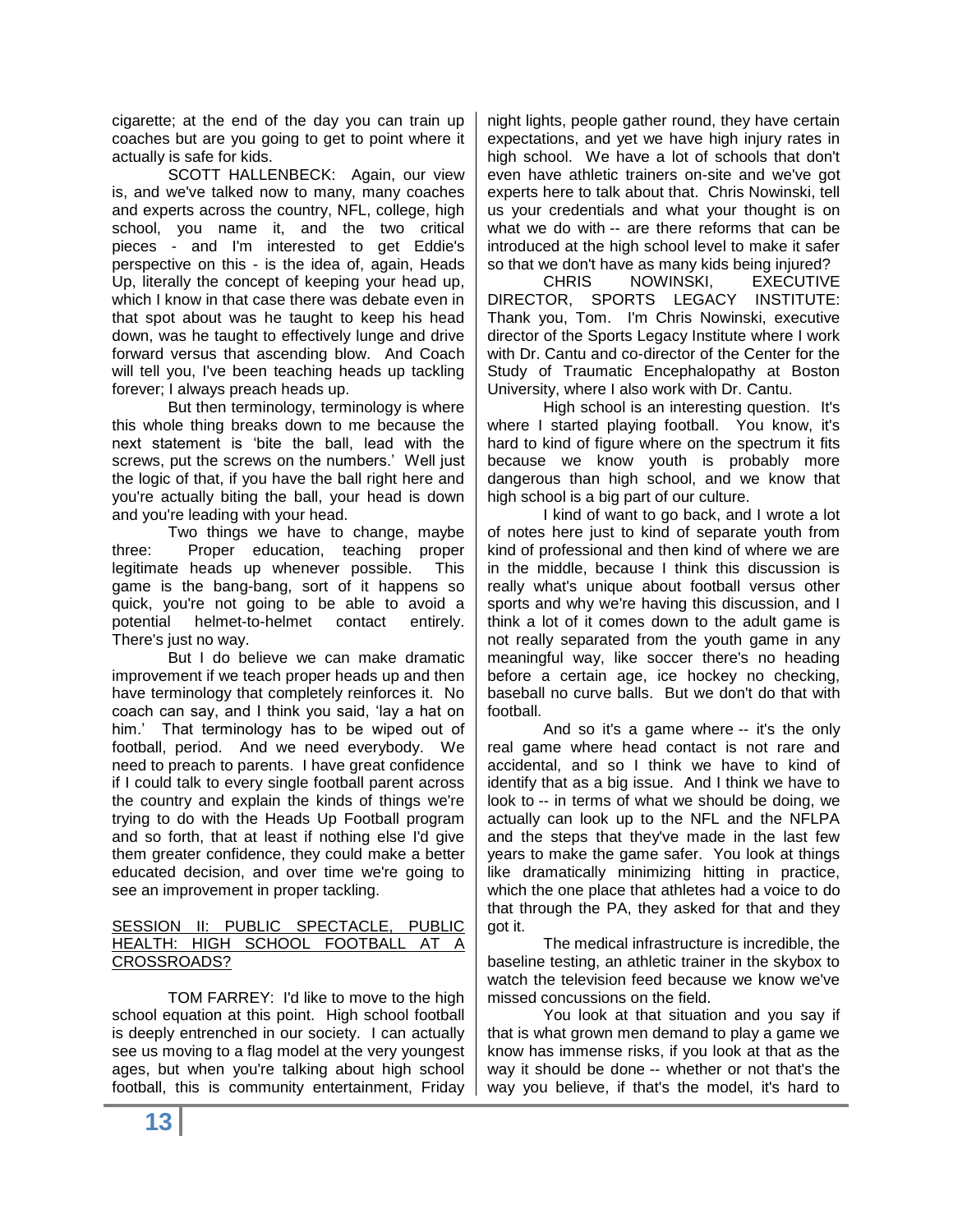justify exposing kids of any age under 18 on a philosophical level to the same sport without any of those infrastructures and any of those resources. High school has no limits on any level of practice exposure, which is terrible, but there's also no leadership in the high school community to actually implement that in any simple way.

Medical infrastructure: 42 percent of high schools with athletic trainers. In a study just coming out two weeks ago saying in girls' soccer if you have an athletic trainer, you were eight times more likely to identify concussions.

So data like that tells us we can be absolutely certain we are not going to spot concussions at high school levels without -- even with medical people we know we don't get them all, but without medical folks and then the younger you go, it's the wild west. You're lucky if you catch one in a while because you think about even how we train athletes. We're begging the NFL players and the college players to report their concussion symptoms so we can treat them because we know as an observer you can't see them.

There's no real education program for children. No one really believes that we can train children to report their symptoms because they don't necessarily understand concussions.

So you kind of start separating these two things, and you realize that we are refusing to give children the things we think grown men deserve, and if you look at it from that perspective, the tackle football question, especially when you get to the youngest ages, does seem out of place that we allow that to happen.

This isn't really a referendum on USA Football or Pop Warner. The reality is they're leading on this in terms of reforms, and I think that's fabulous. But the reality we've all discussed is it's a big lack of control over can you force youth football programs to do these things we know are good ideas, and the answer as we've just said is no, we can't. With all these unknowns and issues, we have to take a real serious look.

TOM FARREY: I want to bring in Michael Hausfeld in a minute because he's a lawyer and he can talk about the liability questions here as we develop knowledge.

First I want to go to Gil Trenum. Gil is a school board member locally. He's also a father, was a father of a football player. Tell us about the implications on schools as we learn more about this problem.

GIL TRENUM, SCHOOL BOARD MEMBER, PRINCE WILLIAM COUNTY (VA.): Thank you, Tom. My name is Gil Trenum. I am a school board member for Prince William County here in the Northern Virginia area. I am also a member of the Sports Legacy Institute's family advisory board, and I've sat on the opposite side of that table from Dr. Cantu, so that's the perspective I come to this discussion with.

At the high school level, and really it ties into the middle school, as Tom mentioned, middle school sports are on the decline just due to funding issues. We in Prince William County, we still have a middle school sports program. At the high school level there's several components to it. First is education.

The parents that are out there still don't know about this issue by and large. And it goes all the way down to the youth sports leagues. My kids have played football, lacrosse, basketball, baseball, soccer. They've played them all, so we've always been a big sports family with our boys. But for the education component, there is still a ton that needs to be done.

At the beginning of last year -- well, Virginia is one of those states that has a new law mandating concussion training for public schools. Great. That's great. But okay, it's a law. The fact that there's legislation is good but not necessarily effective.

When you execute it is where it really gets -- where you see the quality or not. In some places they do it, their education component, there's a few forms that you send out, you fill out, send it back in and you're done. There's some places it's all online and that can be good or not. You can click through it, do your clicks, get done, and go out and play and you gain no knowledge.

In Prince William County what we did first off, we made concussion education training mandatory for every player that plays any kind of athletic sports in the Prince William County schools because we recognize first off that it's not just a football issue. There's just so dang many of them, and we make that mandatory in person for both the student and at least one parent at both the middle school level before you can participate, and the high school level, at least once, so if you take it in middle school, you come back and you have to do it again in high school.

Every year you have to go through an online refresher type of training. So that's an important component. I've had -- this is anecdotal -- first off, I can give you one number. In one year we ran over 27,000 students and parents through that in-person training, so it can be done because I've had people tell me we can't do it. Well, yeah, you can, you can do it.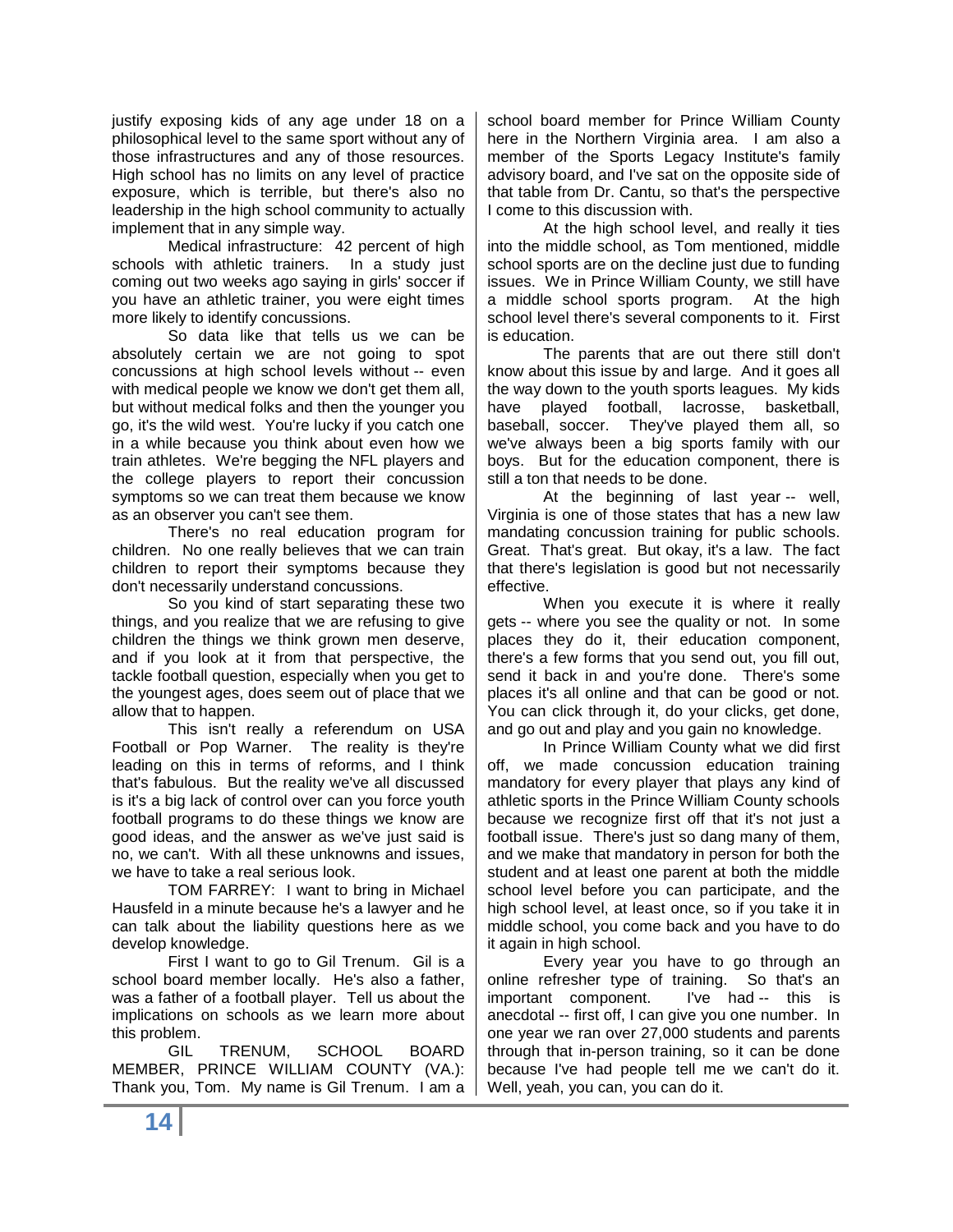TOM FARREY: You still believe in football being valuable at the high school level, right? You've been through a personal experience.

GIL TRENUM: I've been through a personal experience, and I'll be honest, my boys don't play football anymore. But that's a different conversation we can have.

But actually it does tie to Dr. Cantu. I believe your five concussions in a game or three in a game is not an aberration. The last season my youngest played, the game he got his concussion there was one other teammate that got a concussion in the same game, and the next day in practice another teammate got a concussion. So that was three 11 year olds in a two-day period on a team with a roster of 14 kids. So the incidence was pretty high that week.

But for me, the education component, there's that. That's a big part of it, and it's not just for the parents, it's also for the coaches and the teachers, and it's across the board.

There's also cultural issues and rule change, things we need to implement that really go down to Scott's level. I got an email from a former professional player who's now a referee. He's saying what can I do about high school kids that lose their helmets in games. He said if it's the kid with the ball, the play is dead; that's fine. What about if it's a linebacker or somebody that's lost their helmet and they're still running down the field trying to chase the kid with the ball? I can't do anything about that.

Well, why can't we? In lacrosse you do. In lacrosse, you lose your stick, you have to take yourself out of the play until you get your equipment back or it's a penalty against your team. We can do those kinds of things in football, but that's a cultural thing that needs to start at the youth level.

TOM FARREY: Patrick Hruby, you've reported on Gil and his family, right?

PATRICK HRUBY: I have.

TOM FARREY: Tell us about your reporting and what do you think the takeaway is.

PATRICK HRUBY, COLUMNIST, SPORTS ON EARTH: Well, my reporting is Gil and his family have been through a lot. Their son Austin suffered a concussion in a game, and he committed suicide very shortly thereafter. It's very much linked to the brain trauma he received. This is obviously an area of science that is not totally well understood, and I talked to Dr. Gioia about it and others, but there's more and more evidence that suggests a pretty strong connection there.

But we already know that brain trauma is a big part of contact sports, in football in particular, and that's not really something that's being debated at this point.

The question I have is sort of we're all talking about limiting risk here. We're talking about making the thing safer, and even Scott acknowledged we can't make this sport safe. We can try to make it safer. But in most of these discussions I don't hear a lot of talk about, well, what's an acceptable level of risk in the first place, especially like with children. Obviously with children it's different than when you're talking about adults and our society, and this goes to socially, culturally, legally, we draw sort of different lines. So there's a moral question here, as well.

I would put this out to everybody. I'm struggling to understand this myself, I don't really understand -- the more I've thought about this, the more I've reported on it is how football is all that different from boxing or mixed martial arts, and I think if I was to say let's have six year olds have boxing leagues or let's have a high school mixed martial arts team that everybody comes to on Friday night that gets their community identity out of it, really enjoys the entertainment, and also sort of the character building things that we associate with sports, people would look at me like you're crazy, why would you suggest that.

So like I said, the more I learn about sort of the brain trauma and the damage that's going on, the more I'm trying to wrap my head around the idea of is football all that different from all those other activities and what's the larger cultural and moral question here, and how are we going to answer it. I would just open that to everybody.

TOM FARREY: Michael Hausfeld, I'd like to turn to you. Michael is a top class-action antitrust lawyer who's involved in a number of very interesting cases right now, including the Ed O'Bannon case, suing the NCAA on behalf of players for likeness issues. More relevant to this conversation, you're involved with the NFL concussion lawsuits, right? As you hear this conversation, what runs through your mind as a plaintiff's lawyer? Are there liability issues here in terms of the lack of trained coaches, irresponsible behavior by some? Where is all this headed? Could we see the same type of litigation at the youth and high school level that we've seen at the NFL level, and if so, what impact might that have on forcing coaches to get trained or people adhering to responsible behavior at the lowest levels?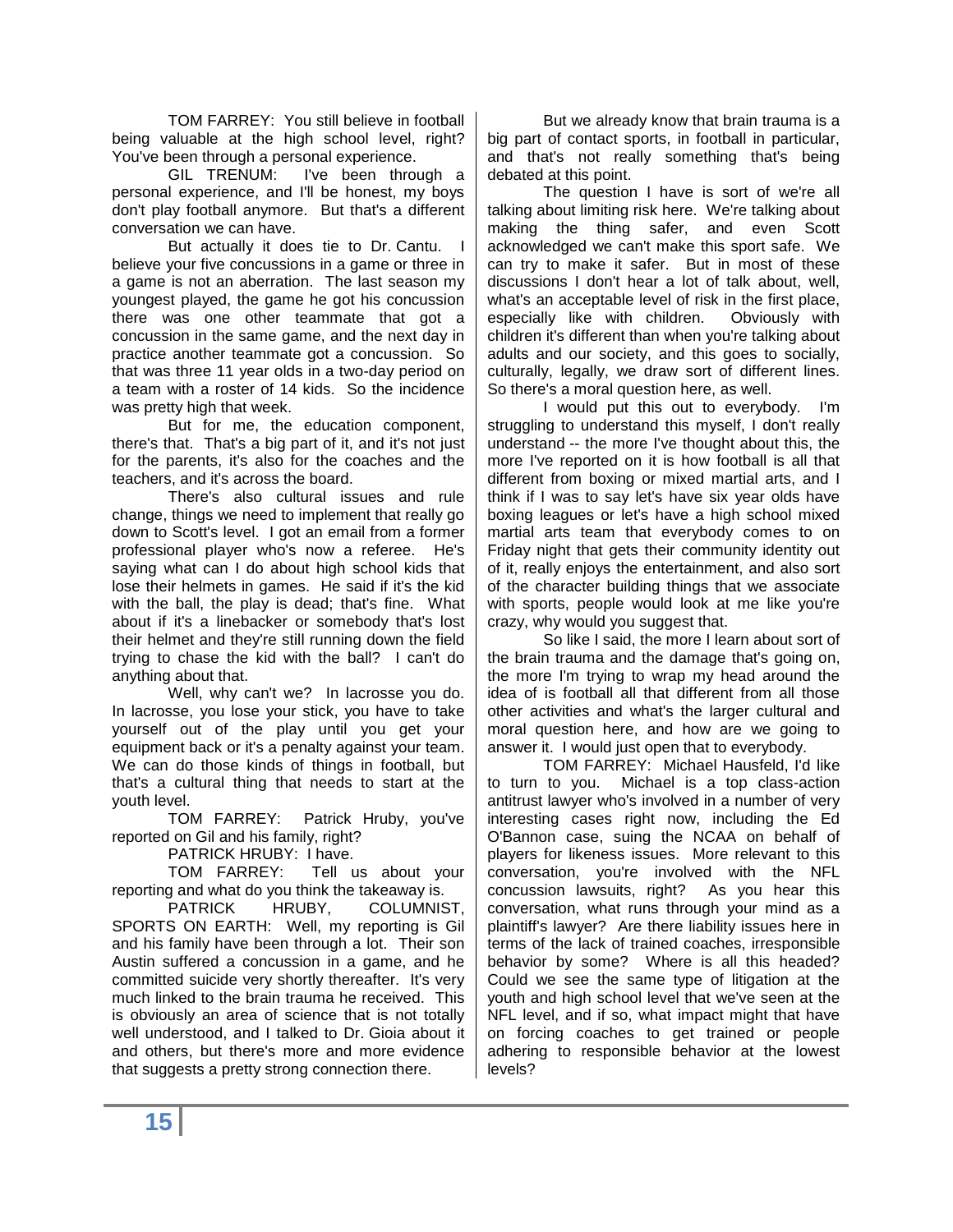MICHAEL HAUSFELD: Can I start this with a yes?

TOM FARREY: It was a seven-barrel question, and I apologize.

MICHAEL HAUSFELD: The law offers an interesting perspective, and the conflict in the discussion that's gone on today between Dr. Cantu, who is advocating that until science proves otherwise it's safest at least to preclude tackling and stay with flag football despite the fact that there are efforts progressively to make the game safer, because what the law looks at is the perspective of safety as a whole in terms of its social aspects and the duty owed by those who run the game to those who play the game.

And there's a continuum or a scale of risk, as Patrick just said, and it's not just the risk of getting injured, you're never going to have any sport that's risk-free, that's totally safe. There's going to be some injury, a broken bone or whatever. But you clearly here have enough science to understand that there's a risk of concussions and a consequence to those concussions to which we are not appropriately addressing. And is it a matter of education, or does the law step in and say, education is too slow, it's nice, we're moving towards a safer game, but since we've identified this particular issue having this effect on a more vulnerable or mostly vulnerable population, what, if anything, is the special duty owed by the league and those who run the clubs to those who play the game?

And in that continuum and in that balance of education versus duty, where do we draw the line or where will the law draw the line with respect to youth football and then as well this afternoon when DeMaurice is here we talk about professional players?

TOM FARREY: John Gerdy? Give your affiliation.

JOHN GERDY, AUTHOR, SPORTS IN AMERICA: THE ALL-AMERICAN ADDICTION: I'm the former associate commissioner of the Southeastern Conference and author of several books on the role of sports in a school's culture.

This is a bit of a bittersweet discussion for me as the son of a high school football coach. I grew up in a football locker room, I had brothers that played college football. So I've seen all the wonderful things that football can do. It changes lives.

But my hope -- and I've enjoyed listening and learning more about the specific concussion issue. But my hope about this is that it really sparks a much broader debate, specifically what should be the role or what role or is there a role for football in our junior highs and high schools. We've got to have a serious, honest, open, data-driven discussion that centers around the issues of return on educational dollars invested, okay.

The football community has got to realize that you don't operate in a vacuum. You're part of a larger community, okay. You're a host institution within the educational institution, so we've got to be realistic about the challenges that that educational institution faces, specifically standards are being raised, expectations are skyrocketing regarding our schools and what they need to do to instill in our young people an education that's worthy of the 21st century, right.

We live in a global community, interrelated cultural community, economy, which is a challenge, but they're being asked to do that with declining resources, against a backdrop of declining resources.

You know, I think we've got to become smarter, more efficient with all the resources, whether money, energy, time, emotion associated with every single component of our educational institution. Given this reality, every single component of our educational institution has to be evaluated based on what's the return on investment of educational dollars, including football.

So how do you do that? Well, I think the way you do that, you've got to go to the justifications that we have been using for a century for football's place within our educational institution. We've got to be honest. You know what the primary justification was? Part of it was to socialize an immigrant work force. But the other part of it is the great industrialists at the turn of the century were really interested in football as a way to train a workforce for the industrial economy. They wanted folks who were physically fit, took directions, were obedient. There wasn't much room for lofty thinking on the assembly line.

So we have to ask the question, is this the primary justification we're incorporating into our schools, to train a workforce for an industrial economy, we no longer live in an industrial economy, a totally different skill set that enables our kids to succeed in the future, okay.

The other justification that we've used for years, and I do believe this justification, is that football is a way -- it's an educational tool. It builds character, discipline, team work, time management, personal responsibility, all those things, but you know what, you can make a case,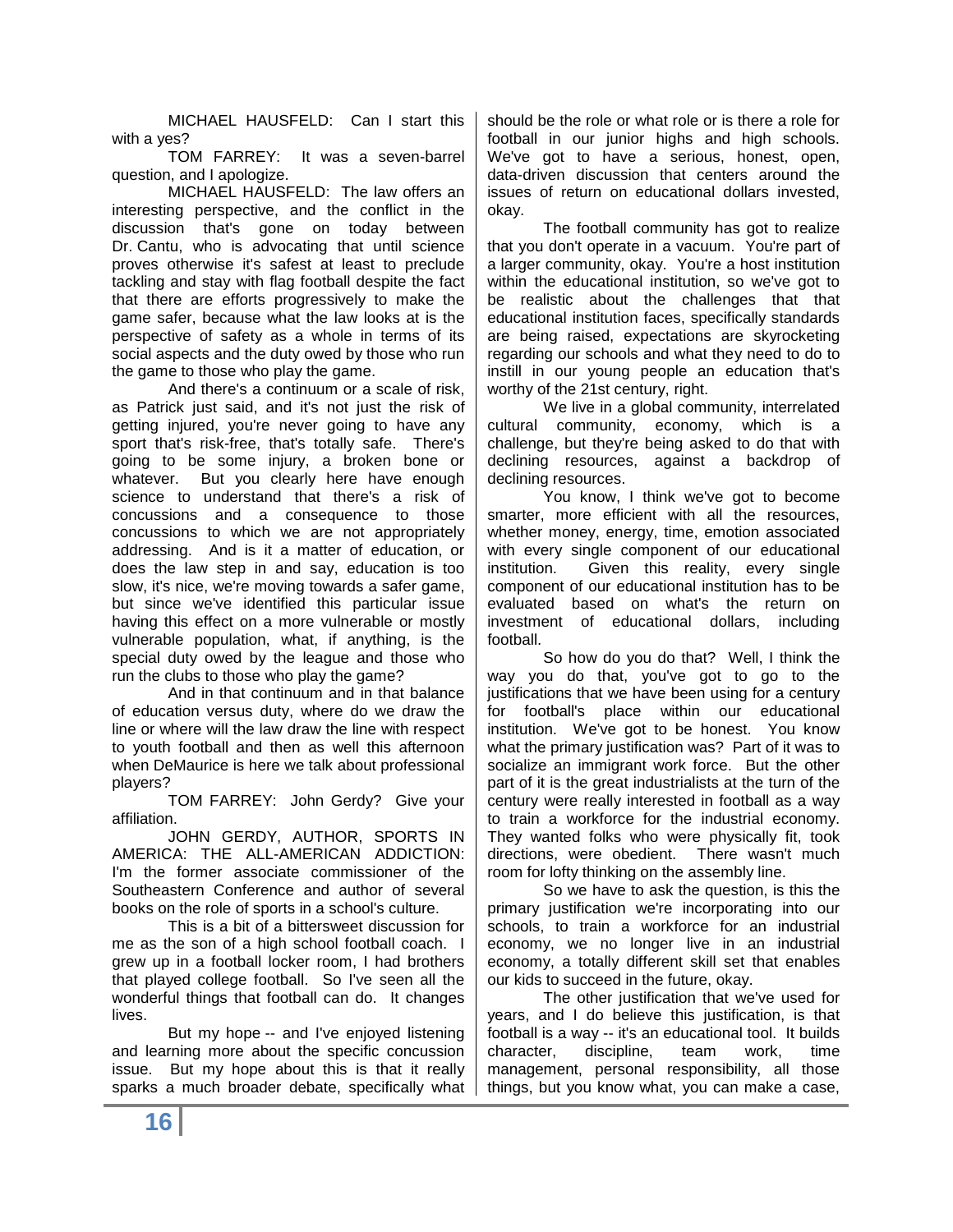you can make an honest case that football's ability or potential to continue to teach those wonderful lessons, okay, those wonderful lessons, has actually been diminishing over the past 30, 40 years, and the reason why it's diminishing is because of the culture of elite sports in our country.

It's become more about the end result, winning, than it has about the process, which is education. So you can make your argument that it's become less effective at teaching these wonderful things, okay, and think it's also naïve to think -- people say the only way you learn this team work and discipline and all these kind of things is through organized sports or football. Well, you know what, I've played college and professional basketball, I've been on teams where you have five guys working together for a common goal to win, disciplined communication skills, teamwork, all those kind of things, and I've been in a five-piece band, and you know what, same exact characteristics are learned. So football is not the only sport or only educational activity that does these things.

Finally, the other big one is health. From a public health standpoint and an individual health standpoint, we've got to have an honest -- again, honest and open data-driven debate about what's the proper role of elite athletics in our school systems. Is it a system where the vast majority of resources are heaped upon an elite few at the top, meanwhile pushing everybody else to the sidelines to watch and cheer in this one of the most obese nations on the planet, or should the role of sport in our educational systems and our schools be to provide broad-based opportunities in activities that can be practiced for a lifetime for reasons of public health? That's an honest debate we have to have.

My point is this, and not even getting to the concussion thing. The point is I'm not saying eliminate football, but maybe we need to consider with our educational institutions of privatizing it, of outsourcing it. We're the only country on the planet with a responsibility for developing elite athletes and teams rest with educational institutions. Everywhere else it's done through the clubs, really good kids.

My hope is we've got to have -- we've had a serious discussion, data-driven discussion, and if we truly believe what football is supposed to do and the wonderful things, we should welcome that. But the question is if you have that return on investment evaluation and we find out that's more valuable than what we thought, then we need to invest more money in it. But educational return on dollars? What do we do as responsible citizens?

What do we do as responsible parents? What do we do as responsible educational leaders?

So my hope is it draws a larger, wider debate.

TOM FARREY: We need to break here. When we come back, I'd like to hear from Warren Lockette (Deputy Assistant Secretary, US Dept. of Defense). We're no longer part of an industrial economy but we still need soldiers, and a lot of recruits are failing tests because they're just too obese and I want to bring that perspective into it, as well.

### SESSION III: HOW CAN THE NFL AND ITS PLAYERS ASSOCIATION BEST SERVE THE NEXT GENERATION?

TOM FARREY: This next session, our final topic is how can the NFL and its players best serve the next generation? Our featured guest is DeMaurice Smith, the executive director of the NFL Players' Association. We appreciate him coming. He's also a trained lawyer, as opposed to an untrained lawyer.

DeMAURICE SMITH, EXECUTIVE DIRECTOR, NFL PLAYERS ASSOCIATION: Well, recovering lawyer, let's go that far.

TOM FARREY: Just very broadly, what do you see the NFL and the NFLPA's role in this being? How much leadership should it show on pushing good practice and policy down to the grass-roots, the youth and high school level?

DeMAURICE SMITH: Yeah, the way we look at it, it's not really a question of how much leadership we should show. We embrace the fact that whatever we do results in being leaders in the sport.

So when you look at, for example, this new CBA, the fact that there are no more two-a-day practices, the fact that after week 11 there can only be one padded practice -- four more padded practices than throughout the year, there can be only one padded practice a week.

The greatest thrill that our player leadership has is when you take a stand like that, when you see it start to be replicated in college sports and youth sports. We didn't go into it with the idea that we were going to make these changes because we thought that we could be leaders in college and youth sports. We made the decision because we felt, A, that the medical science supported it, that it was a smart thing to do in order to make the game and the business of football safer, but most importantly, we do know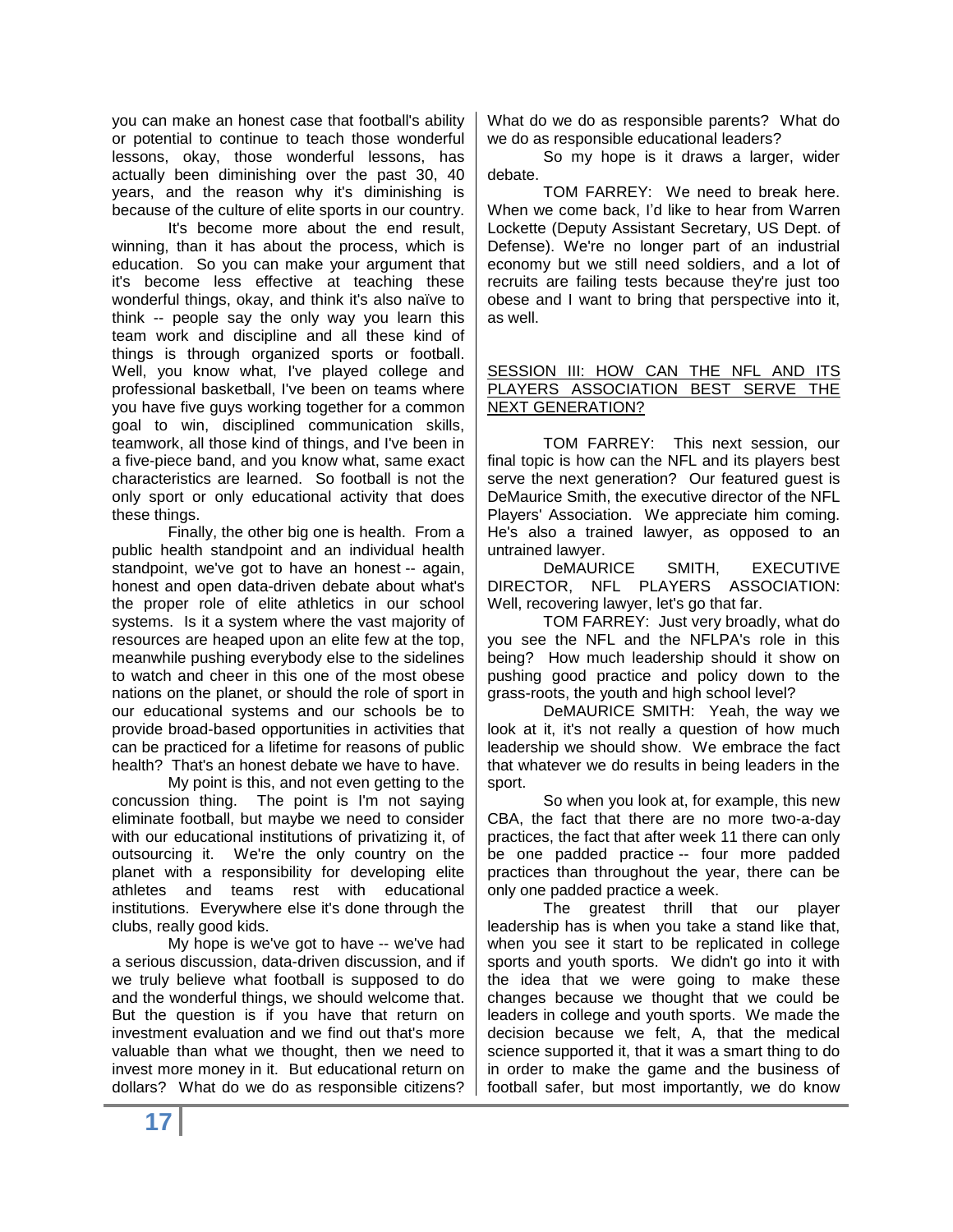that by having the opportunity to make good decisions, we know that those things are going to make a difference, and we know that when we make decisions like that, it's going to be reported. You'll have wonderful seminars like this where obviously you couldn't find anybody else other than me to sit in this chair, but it's an opportunity to be here. We know that those kind of things are going to be things that are going to be reported and talked about.

The way that our leadership and the way that I challenge our leadership is not so much to sit around and try to think of individual items that we can change. What we have tried to do over the last four years is think the right thoughts, ask the right questions, raise fundamental questions of accountability and responsibility, and then to take the best course of action that we can.

TOM FARREY: What about role modeling? How important is it for NFL players to show proper tackling technique, because you've got all these kids out there watching, you've got youth coaches watching, and if they see NFL players leading with their head, maybe even complaining about being punished when they lead with their head, what kind of signal does that send?

DeMAURICE SMITH: Well, look, when I go into a locker room, and for the next few minutes you're going to be treated to the way in which I talk to our players in the locker room. We expect them, I expect them to be good men, good family men, good husbands, good brothers, good men in their community, and that's something that we've decided, again, as a group of leadership that that's what we're going to demand among all of our leadership.

So when it comes to your question of what players can do, we look at it far more broadly than just proper tackling technique. We now know that there are things that we can do to make the practice and playing of the game safer, and while there are a number of players that weren't happy with the changes, we made a decision as a group of leaders that that was the direction that we were going to go.

For example, changing the off-season for our players where we call it the flat ball rule, where during phase 1 of the off-season training, we are in a world where there can be no running, no drills with a ball. Why? Because we wanted to make sure that during phase 1 that there was absolutely no contact. And while we talked about a number of different ways about making sure that coaches wouldn't have contact, we all know that coaches in

the National Football League are coaches in the National Football League, and if we didn't have a hard and fast rule that prohibited or made contact completely illegal that the creep would happen, that certain teams would start changing and start doing certain rules, and then you literally get into a, quote-unquote, arms race.

Ideas about having the flat ball during phase 1, let me tell you, not every player was happy with that. A lot of quarterbacks, a lot of our skill position players called, they were certainly upset with me, how come I can't do this, how come I can't do that. The reality was while it might be good for those individual players, it was not good for the 2,000 people who played football.

We're happy making decisions that sometimes make a smaller group of people unhappy, if we do believe that at the end of the day we, again, are in a world where we lead by example, where we hopefully achieve a world where our players can play longer, and most importantly where they can play safer.

TOM FARREY: We've heard a lot of talk today about Heads Up Football, proper tackling technique and so forth. What's your sense? Do players support those kinds of initiatives but maybe only at the youth level? Do they draw a distinction at all and say, okay, that's good for the kids, but this is a man's game up here?

DeMAURICE SMITH: No, our players play the way they were coached. You will not find a player in the National Football League who believes that, okay, I was taught to do this in youth football, now I'm going to do something completely different in the pros. I mean, look, the reality of it is while things like commissioner discipline or while issues of illegal hits are the things that tend to make it on to ESPN every day, we can talk about that later, the reality of it is for every snap that we have, for the 22 people who are playing, more often than not ESPN and the NFL Network are not talking about illegal things that happen on the field. Those things don't make the news.

So no, our players don't believe that there's something that's good that they can do on the youth level and things that are certainly okay on the pro level. What we do have an issue with, and I think, again, the CBA and the last couple of years have tried to combat it, we know as a group of players how they are being coached to play. So the question sometimes that I think we have to ask ourselves, and it's one that certainly I've posed at times, when a player gets fined for the way in which he tackles, the one question I always have of our players is which way were you being taught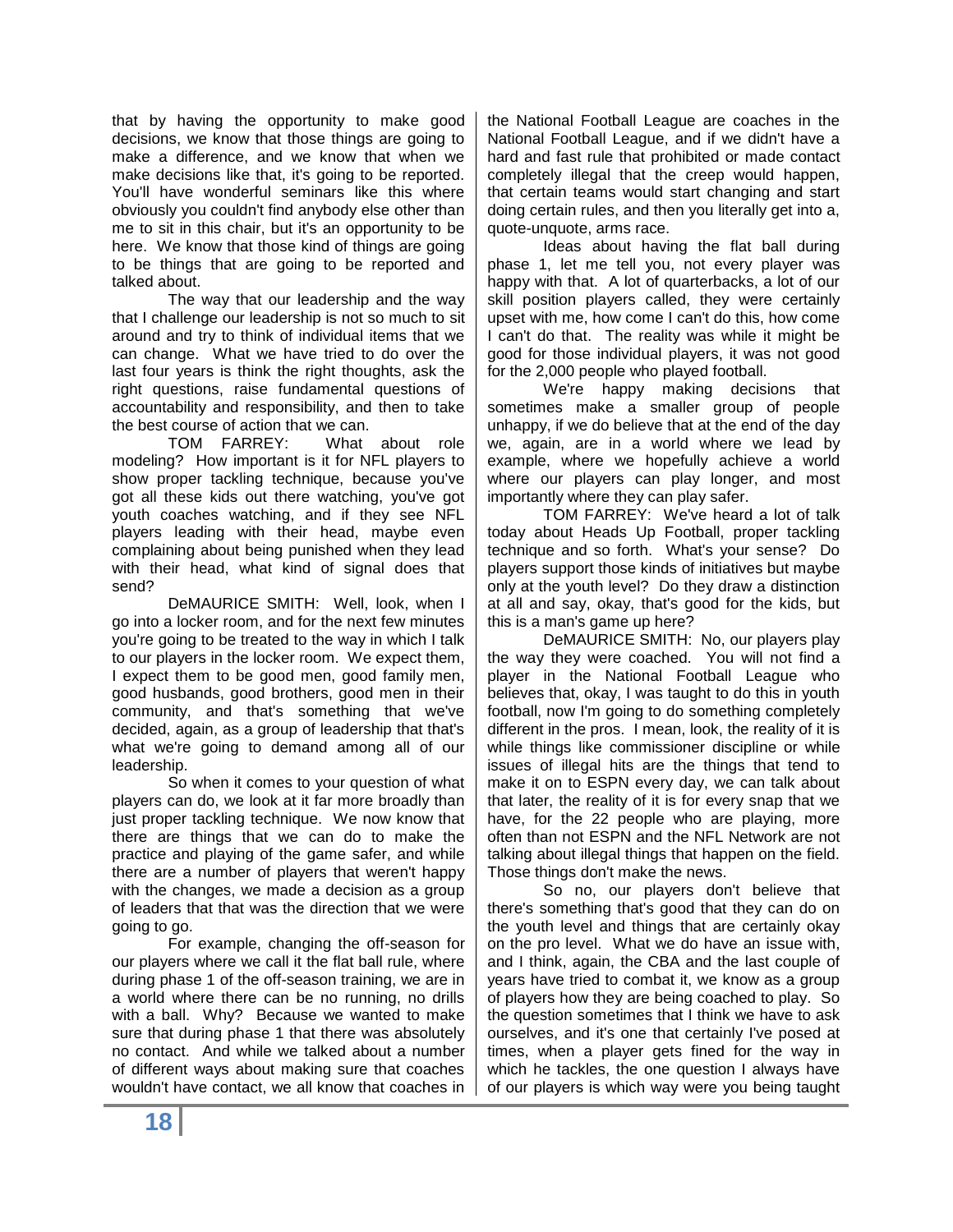or coached by your professional team. And once again, maybe sometime down the road, ESPN and the players can get together and talk about those kind of things.

TOM FARREY: You're a very effective advocate for professional football players, right.

DeMAURICE SMITH: Is that a question? TOM FARREY: It's a setup.

DeMAURICE SMITH: At least you know. TOM FARREY: A good kind of setup.

The point I'm making is who's advocating for kids, and how do we build champions for kids and their interests? Is it parents? Is it a matter of arming parents with education? Is it, I don't know, building the voice of kids into this conversation? How do we build champions for kids?

DeMAURICE SMITH: You know, I think all of us have an obligation. Myself, while I don't coach football, I've coached my kids in sports from the time they were seven years old, heading into the last year of coaching my girls' basketball team, and if there's one group of people that I'll crawl through glass for, it'll be my girls' basketball team. But that responsibility is one that comes from being a parent. It certainly comes from a person who believes in the lessons, the life lessons that youth sports teach.

But look, I don't think that it's really a question of whether kids have an advocacy group for them. I think the benefit that kids all over this country have is that hopefully the people sitting around this table, the people who are watching at home, fellow coaches like myself, parents who believe in youth sports, all of those people are people who believe in the beauty and the benefits of sports.

I mean, when you think of the things that we have accomplished in sports over the last, take 50, 60 years, those things weren't really accomplished because a particular group had a particular lobbyist working on their behalf. It would be great if youth sports had folks like Jeff Miller working on their behalf, another great advocate, but really when you look at all of the issues that have made sports great in this country for kids, you're talking about people who just took it upon themselves that this was better for society.

When you think of Title IX, when you think of ways in which even in the last two years practices have become safer for kids, that didn't happen because they happened to retain a great law firm or a great advocate group to represent them. I think society, parents and everybody got together and said, what's best for the people who are playing this game, and shouldn't we be doing better.

And when we do that, I do believe that we're actually capable of adhering to our better angels and actually accomplishing things that are great in our community and in our society.

TOM FARREY: How much do you -- NFL players, how much do they support reform at the lowest levels?

DeMAURICE SMITH: Youth levels and college?

TOM FARREY: Youth and high school. Do they look and say, something is broken, or do they look and say, that's just football, that's how I came up, get over it?

DeMAURICE SMITH: No, I don't know of a parent that would look at it that way. Can you imagine a world where I might do something between 9:00 and 5:00 during the day and let's just say that I'm a day laborer or a work as a boiler for a manufacturing company where I would say, well, what I do at work is fine, but if things are less safe for my kids, well, hope it all works out for them. Nobody thinks that way.

Our players don't think that way. Every guy that you will ask in our locker room will tell you that they love the game of football, and it's not so much that I think that they would look at it like we look at the NFL, that things are fundamentally broken, but conversations that we have in our locker rooms and in our team meetings are not whether things are a mess or not. The fundamental questions that we discuss are what can we do to make things better.

And to me, I think it's a mistake to think that you will ever get to a point where you are comfortable or satisfied with the current state of safety or even the current state of almost anything. I mean, isn't our goal to be constantly jealous and constantly upset and eager to find out more information to develop new practices to make things safer? That's where we want to be.

The conversations we have in our locker room are from a group of guys that certainly care about our sport, but I've got to tell you they care a heck of a lot more about their kids and their neighbors and their friends and trying to do anything they can to make this game safer.

TOM FARREY: What are specific measures that are being discussed? The NFL just donated \$30 million to the NIH to fund research in the area of youth football and youth sports in general, USA Football has ramped up their efforts. I know you're supportive of USA Football's efforts.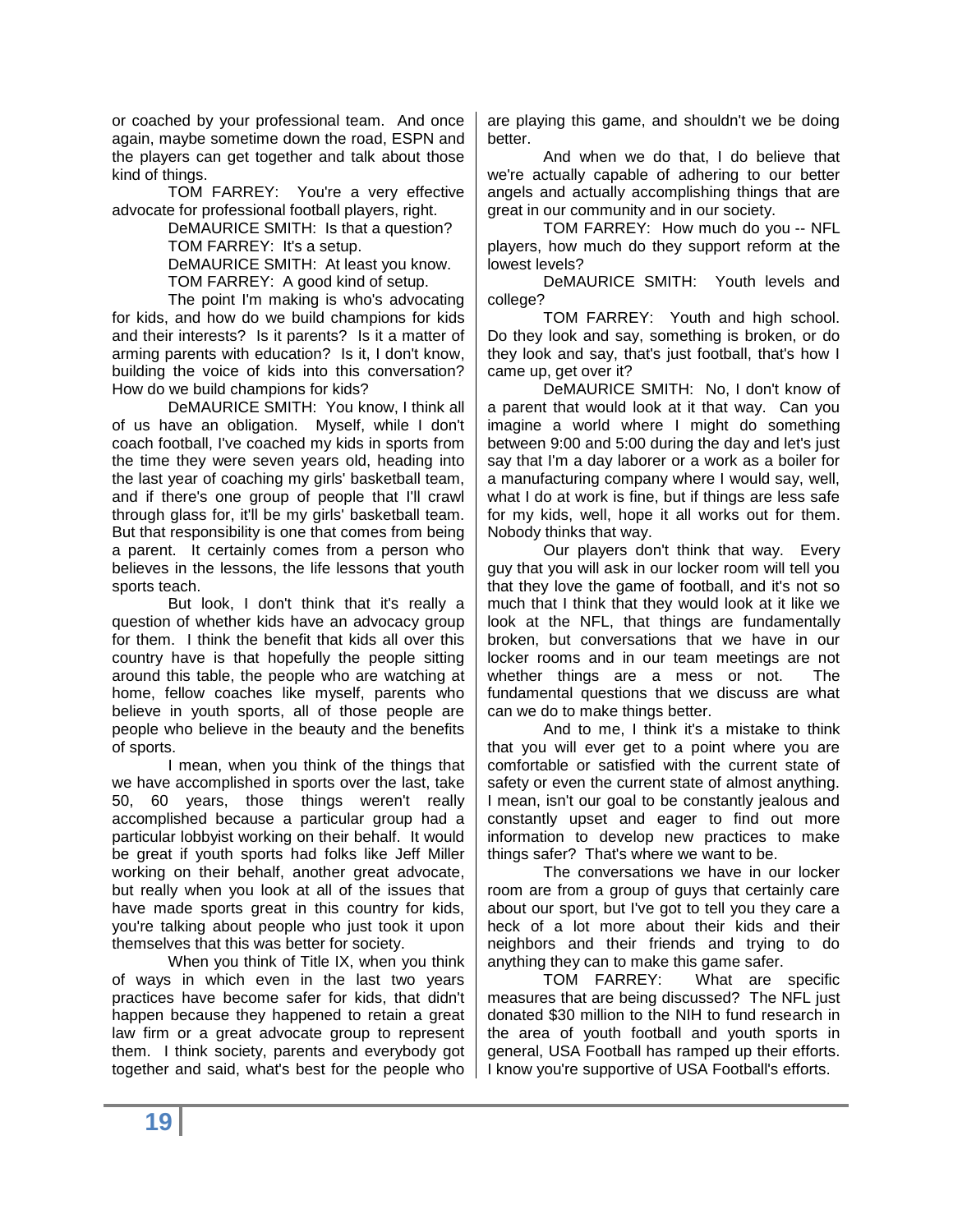DeMAURICE SMITH: Absolutely, and Pop Warner.

TOM FARREY: What could the PA do now that it's not doing right now that maybe hasn't been discussed?

DeMAURICE SMITH: Well, there's three or four things, and let me start off with where I believe we all have to be. It is thinking about new ideas and coming up with what I believe is the right way of thinking about the role and the world of where an athlete fits in.

One of the most fundamental changes that I think that you've seen over the last few years in professional -- in the NFL is our refusal to believe that we start looking at our athletes as football players first and people second. When we sit around this table, all of us obviously have been to some doctor at some point in our lives, we believe -- all of us hopefully believe in things like informed consent because we believe that those are things that every patient is entitled to, regardless of whether they're an athlete or not.

So when we move in that direction and the National Football League, I'm happy to have those conversations with folks in Pop Warner, as well, because we believe that just like they do, we should look at these young kids as who they were before they became athletes. When it comes to issues like ensuring that coaches are certified, that's an effort that we've been involved in really for the last 20 years, because again, I played football in high school with what some people would call an old-school coach; any man in this room or woman who played football that doesn't cringe when they hear bull-in-the-ring is a person who is a lucky, lucky individual. But the reality was that's the type of football that I grew up with.

When we are talking about efforts about educating coaches about what's safe and what's not safe, that's something that we do on every level. We probably have over 200 players who run some sort of off-season football or speed camp. I can tell you that none of those players run or have camps that have practices that wouldn't fly in the National Football League.

So again, as we go forward, I do believe that it might be this issue of culture change. I know that's a little bit of a buzz word, and I do my best to stay away from buzz words, but things like culture change, things like pushing an understanding of where an athlete fits into this paradigm.

But the last thing, to be blunt, is also this issue of accountability. One of the things that we have strived for in the last four years is this issue of increased accountability, and if there is any one aspect of what we do on the pro level that I hope gets replicated on a college and youth level, it is this issue of accountability.

For example, this CBA is the first one in history that obligates team medical professionals to adhere to every federal, state, local, professional and ethical standard.

Now, the good news is that that's now in the CBA. The bad news is it took until this CBA to actually have that done, which is a little staggering, but I guess you have to start somewhere.

But with respect to our ability to file grievances against team doctors where we believe that their care has fallen below a certain standard, again, issues of informed consent are big ones for us, and are those -- are there a couple of issues that we're still fighting with between ourselves and the League on that issue? Yes.

For example, I don't believe it is morally acceptable that you force a player to sign a waiver of all liability before some sort of medical attention is given to a player. I believe that's morally indefensible.

So on those instances where we're dealing with teams that have forced our players to sign waivers of liability, those will be steps where our union will seek to hold those medical professionals and the league that pays them responsible for those things.

But again, those are big-time issues that where you might not be able to find one particular program or one particular act like no two-a-days, but that is a fundamental sea change in the culture or philosophy of football that is really a product of the last three or four years.

TOM FARREY: What we've seen is essentially an evolution of what the standard of care is, right, for the health and safety of NFL players?

DeMAURICE SMITH: And the expectation of that care.

TOM FARREY: And the expectation of that care.

DeMAURICE SMITH: Those two things go hand in hand, because it is one thing to say that if someone messes up the standard of care, you will hold them accountable. It is quite another to have as a parent where you now have an expectation of accountability, you have an expectation that the coach will be certified, you have an expectation that a neutral physician will be making a call about whether a player can continue to play. And that expectation to me is in some respects even more important than the level of accountability.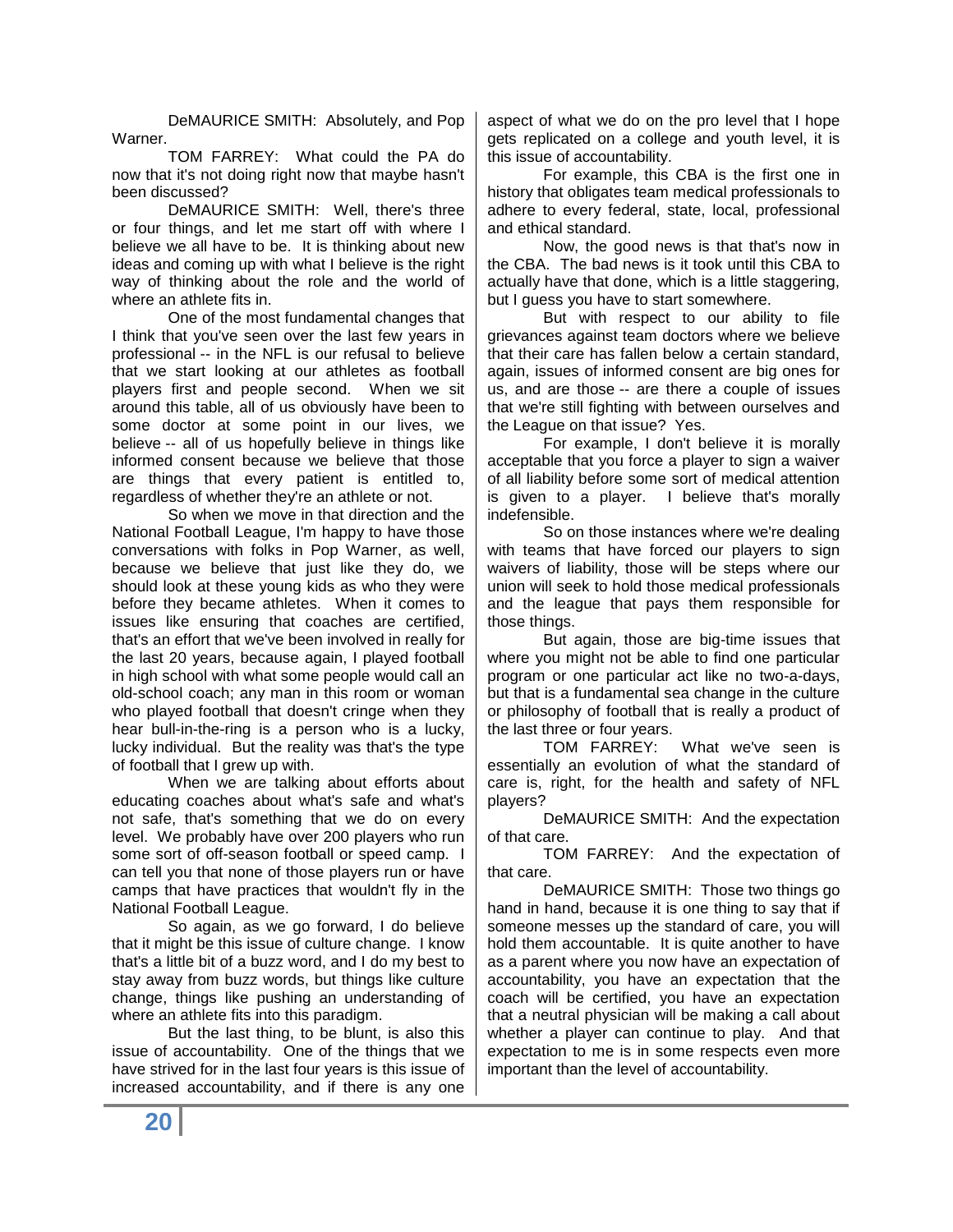TOM FARREY: Right. There are all these -- there is that standard of care at the NFL level that you've ramped up, but a lot of youth leagues can't afford doctors and trainers and neurologists sitting in the press box. So how should we think about that? Now that we know what we believe is appropriate for adults, how much of that do you think should be pushed down the pipeline to kids versus, hey, they just simply can't afford it so let's not even engage in that conversation?

DeMAURICE SMITH: Yeah, and I talked a little bit about the economics, and that's certainly a big issue. I mean, look, I grew up in D.C., grew up in Prince George's County; the little league, Pop Warner or Boys & Girls Club team I paid for did not have a trainer. If they did, we called him Coach, and if it couldn't be solved by rubbing dirt on it, it was not fixed.

But I do think that going back to this expectation issue, I know that what we've done and what people like Chris and Robert and others have done to try to talk about youth sports is making a difference on the youth level when you can talk to parents as I have now who are concerned when they believe their kids might even have a sub-concussive event, where they instead of just shaking it off in the old days, whether it was my parents or somebody else saying, well, what you have is a stinger or what you have is just a little bit of a nick, you're going to be fine, just sit down and sit this play out, those were the old days.

When you have parents and coaches now who know that it's not good enough to just say that a kid is going to be okay, we don't even have to take a look at him, I know we've made a change.

So yes, I do believe that where we can ensure that players are getting the right medical attention, that's key. But I also believe that this education piece where we ensure that parents have a greater expectation of how their kids are going to be taken care of, that's critical.

TOM FARREY: I'd like to bring others into the conversation, but one question before we go. Dr. Cantu as you know supports no tackle football before the age of 14. Your thought?

DeMAURICE SMITH: Well, you know, I've read the piece that was -- again, I'm going to make some paper unhappy that I didn't remember the name of the paper, but I'm sure it was one of yours, and I read some of the backup literature. You know, I think it's worth looking at and studying, because again, I tend to read everything, and I tend to certainly want to know what the scientific

underpinnings of it is, and I think it's worth further study.

I mean, to me the questions are always going to be evidence-based. And if that's where -- anywhere where the evidence leads you, I think that's where you'd make your best decisions. I think it's something that's worth looking at and worth studying.

At the same time, however, I'm always worried that if a particular individual reaches some point about, okay, this is where the bright line is, it doesn't mean that we should stop thinking about all of the things that we can do to make sure that our current efforts are as safe as possible. And that -- to me that is really the one -- probably the only danger that comes from scientific knowledge is if it leads people to believe that they have permission to stop thinking about something else.

I mean, for example, my son is a lacrosse player, my daughter is a soccer player. Even if that is true, I don't want us to think that we should stop thinking about ways to make lacrosse safer, soccer safer, and again, if -- because we know that kids will still want to play tackle football from ages below 14, does that mean we should stop thinking about how do we keep those kids as safe as possible. My hope would be everybody would say no.

TOM FARREY: Mark Hyman, give us your credentials.

MARK HYMAN, PROFESSOR, GEORGE WASHINGTON UNIVERSITY: I'm a friend of Dr. Cantu's.

TOM FARREY: He's also the author of a couple books on youth sports.

MARK HYMAN: We've all read comments from NFL players, past and present, indicating that they would not allow their children to play tackle football, and I wonder if you can give us a sense of your conversations. Are those unusual cases where players hold those views, or is that a more typical view among players?

DeMAURICE SMITH: Which conversation are you talking about?

MARK HYMAN: Players who will say to you, I don't really feel comfortable with my child, my child less than 14 years old playing tackle football.

DeMAURICE SMITH: I've had conversations with lots of players who have their kids play and certainly conversations with some parents who say they wouldn't. Instead of drawing any wider lessons from any small group that I would ever talk to, I'm sure that's not what you would teach, I think that the real issue is the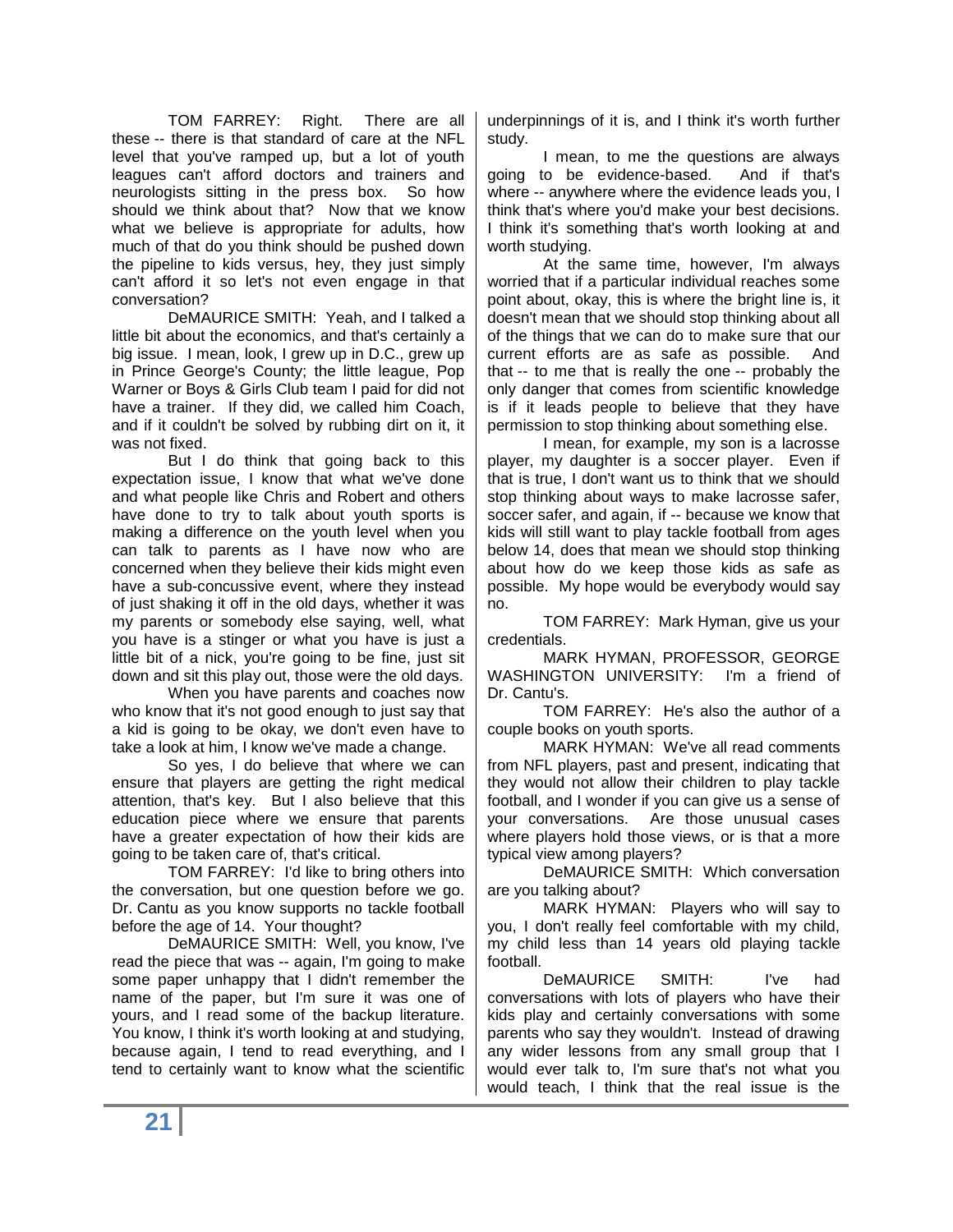candor and the fact that parents should be empowered to make the best decisions for their kids as possible.

So I don't really look or really place much significance on a broader level about the safety of football, given what an individual player might say to me. We've got 2,000 players in the National Football League. There's probably 10,000 former players.

So to me the real thing that I look for and the way in which our players relate to their sport and their family is I love the fact that these parents, who might be players or former players, are thinking about what's best for their kids, and that's where it begins and ends.

I can tell you that the great part about my job is while most people in America see our players between 1:00 and 4:00 or 4:00 and 6:00 or on Thursday night or on Monday night, really the pleasure that I have is I get to deal with them once the TV is off, and on a Monday they probably have a tough time coming down the steps to shake hands with me. But when the TV is off, they're parents. So at the end of the day, the lessons that I draw from having those conversations are lessons that, while they might be supermen on the field, they're the same guys who hug their kids like I do every night.

TOM FARREY: I'd like to bring Dave Zirin into the conversation.

DAVE ZIRIN, SPORTS EDITOR, THE NATION: First, I feel like I should say to Christine, Mike and the other working sportswriters in the room today that Mike Brown just got fired, in case you have to run.

I'm the sportswriter at The Nation magazine, I host a show called Edge of Sports Radio. My question for you is given everything we've seen over the last several months in the NFL season, when I say that I mean given the continued push by the NFL for an 18-game season, given the regimentation of Thursday night games, which a lot of players don't like because they feel like there's not enough rest and recuperation playing every Thursday night, and given the replacement referees, which as you commented created a very unsafe working environment for NFL players, do you feel like you have a working partner in Roger Goodell in the National Football League in creating a safer game?

DeMAURICE SMITH: I do, and obviously everybody around the room knows that when it's time for a, quote-unquote, dust-up to happen between the commissioner or Roger and myself, it

typically happens. It also means that we have separate constituencies that we represent and sometimes we see the world through two different lenses.

Our job, as I said earlier, is to push this issue of safety and accountability. I will tell you sitting here right now as the executive director of this organization that there will never come a day when I will be pleased or simply resigned to where we are on the issue of safety. I think both of our jobs is to continuously look to strive to push to make the game safer.

Are there issues that we disagree with? Absolutely. We believe that there should be, for example, sideline concussion experts in the National Football League. Why? We believe that there should be people who are trained in diagnosing and healing concussions who are going to be at the sideline of every game who only have one job, and that's to look for the possibility of a concussed or a sub-concussed player.

If you remember what happened to Matt Schaub, for example, that issue was one where we, even immediately after the game, there was a question about whether or not he had suffered a concussion because the doctors who were there to treat him missed the play.

So by having a person who has as their only job somebody on that sideline to make sure that happens, that's something that we the players union believe should exist. The League disagrees. Does that mean that it won't be resolved? No, but sometimes it takes us a little bit of time to get to that middle point where we're -- I wouldn't say both happy, sometimes we're just mutually unhappy.

TOM FARREY: I'd like to bring Jeff Miller into the conversation. Jeff Miller is a vice president at the NFL, represents the League here. Jeff, how critical is this issue, football participation at the youth and high school level, to the NFL's long-term growth?

JEFF MILLER, SENIOR VICE PRESIDENT, NFL: Let me start by making a little bit of news, and that's to say that I agree with quite a bit of what De said.

DeMAURICE SMITH: That you need to go run and get the papers.

JEFF MILLER: I didn't say all. Quite a bit of what he said.

His dedication to player health is commendable. Like the Players' Association, we sit on the board of USA Football. De is a board member himself and the contribution the Players' Association he makes along with the League to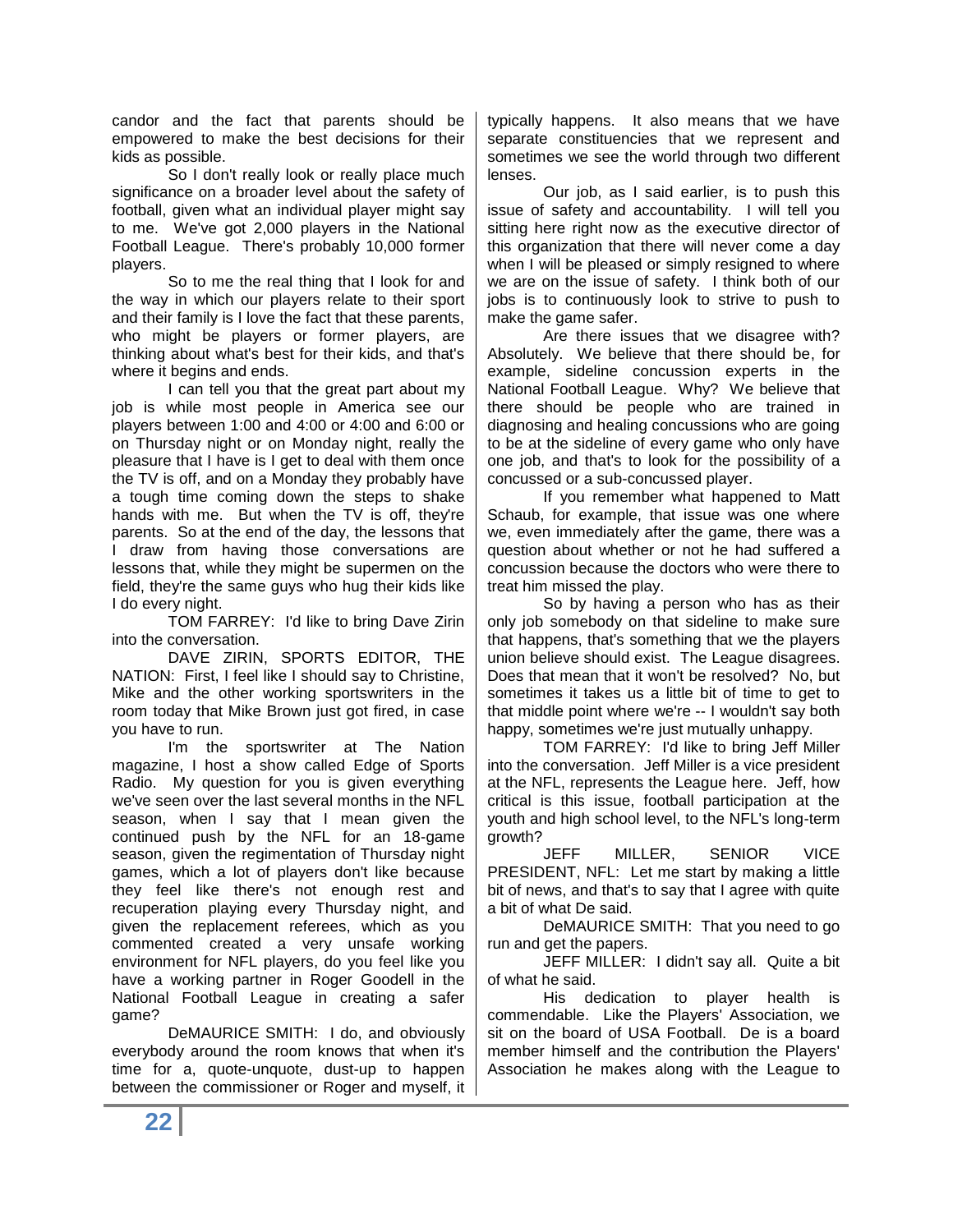USA Football and a lot of what they do is going to address the question that you just posed.

Activity in the youth sports, whether they be playing football or other sports, is essential as a public health issue. We all appreciate that. It was a conversation that we had this morning.

We want kids to play football, of course, tackle football, flag football, we want them to play. We want them to play lots of sports. I think this sociology around playing one sport seems counterintuitive for what's good for our kids. As the parent of two young children, that just doesn't make any sense to me.

Getting back to the League and a question you posed to De at the top, what responsibility do we have as the Players' Association and the League, and the answer is of course we have an obligation. We embrace that obligation, we take that obligation seriously in everything we do. We realize that what we do will be mirrored in other levels of sport.

It didn't take very long after we decided to kickoff line five yards for other sports to follow. That's a small example, small maybe in the sense that it was only five yards and maybe is just a minor rule change, but it decreased the incidence of concussion on that play by 40 percent in one year.

So while we look at rules changes about hits to the head, why we penalize players, why we fine players, why we try to change the culture, that trite phrase that De referenced, all of those things are followed in all levels of sport, and that's important. That's relevant. We have a platform when 100 million people watch our games every weekend and see what the players do on the field and how the NFL reacts to it.

I think that you're kidding yourself if you don't think that you have an obligation, and that's one that you have to take seriously. So when we hear questions raised by Dr. Cantu or others about the future of sport and youth sport, those are places where we want to engage. That's the reason that the NFL recently gave \$30 million to the National Institutes of Health, much of it for neurological research. That's the reason that the NFL set aside \$100 million over the course of this CBA for health research. That's the reason that we cut down on the practices.

These are things that the players advocated for and the NFL was receptive to, and that will change how football is played at all levels.

Now, it goes beyond that. It can't just be settling the model. You can't just say we do this and now everybody will follow. You actually have your put your actions where your words are, and there was an issue this morning, a theme that came up a lot about education and a lot about infrastructure I think was the term that was used that would help parents, teachers, coaches, those at the youth sports level.

Well, because they don't have the athletic trainer in the sky and they don't have the neurologist independent for players to see, those resources don't exist to the same degree, and so what can you do. It's an issue that we have faced. We're proud at the League that we have invested with the CDC, as has the Players' Association, a great degree into a terrific set of campaign materials called Heads Up, which are easily available and need to be pushed out further. We're pleased that even though it caused me to spend time in Pierce, South Dakota, in January, that we've been able to get 40 states to pass youth concussion laws. Now, not us alone, our friends over here with the American College of Sports Medicine have been terrific advocates, as well.

But when parents receive that information sheet and coaches learn that they have to be educated in concussion, and when the law states that children have to be removed from play when they've been concussed and have to see a qualified licensed health care provider before they return to play, these things make a difference. And so the obligation that the League has as a platform is relevant to this conversation. It's important, but it's not all that you can do. You also have to your put your money, your time, your advocacy and pursue the education to make sure that these things change.

I think while not any individual part of that is a panacea, all of it put together if people are on the side of sports, whether it be at the professional level or the youth level, is going to help change the culture over time, and so that as a parent of young kids, I will see it before my very eyes.

And so the conversation as we have it here and as it will continue does not need to be dire. What USA Football does, what the Players' Association does, what Dr. Cantu does, what Pop Warner does, these are all important, relevant parts of a conversation, but one that I'm optimistic about, and as a League representative, it's one that we can continue to push.

TOM FARREY: One of the things we've heard about a lot today is coach education and coach training. The NFL and the PA, they had a great tool to address that question called the NFL Youth Football Fund. I wrote about it a couple months ago (ESPN.com article from Aug. 28 here: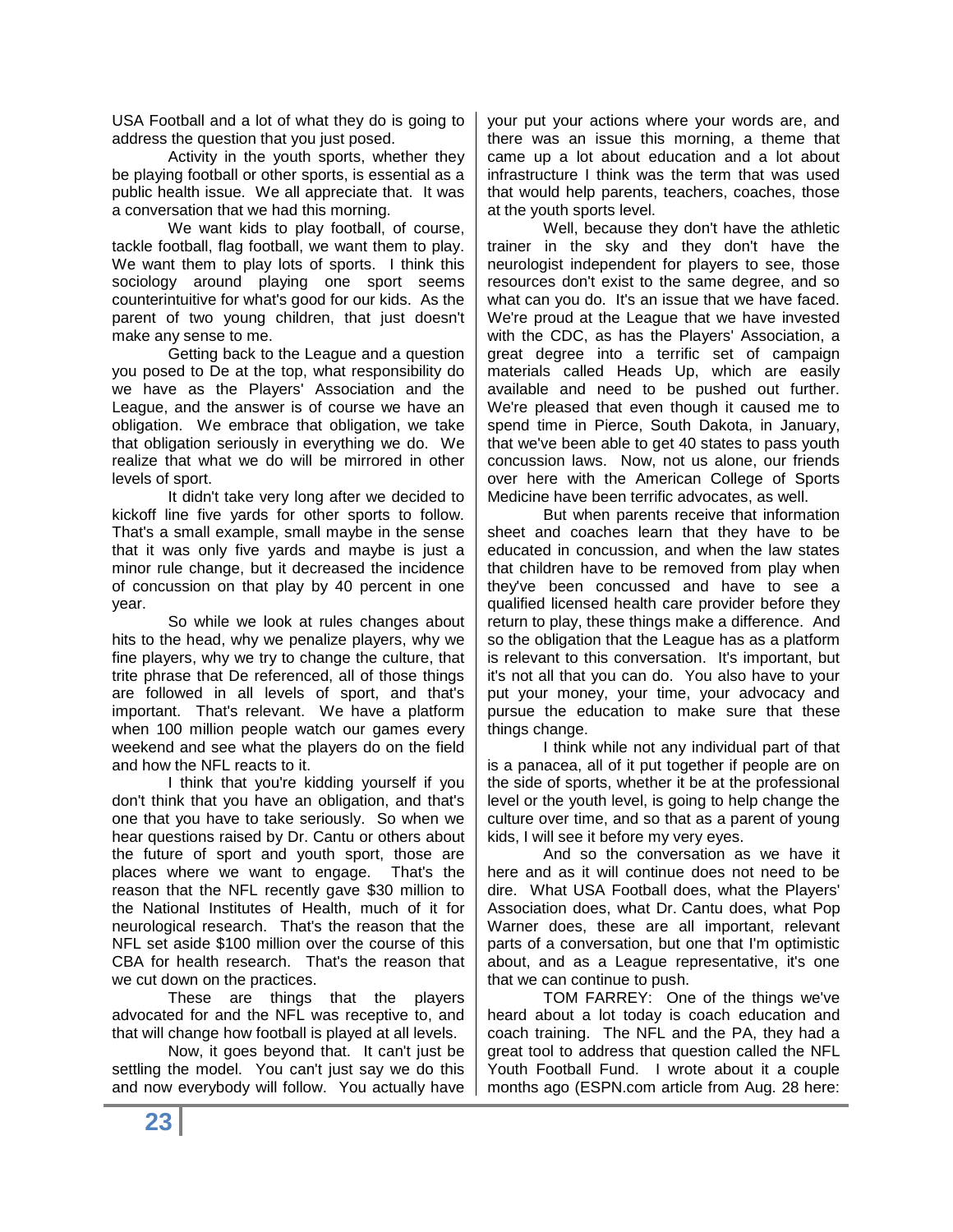### [http://espn.go.com/espn/otl/story/\\_/id/8294350/nfl](http://espn.go.com/espn/otl/story/_/id/8294350/nfl-youth-football-fund-once-flush-millions-faces-safety-crisis-depleted-funds-options)[youth-football-fund-once-flush-millions-faces-](http://espn.go.com/espn/otl/story/_/id/8294350/nfl-youth-football-fund-once-flush-millions-faces-safety-crisis-depleted-funds-options)

[safety-crisis-depleted-funds-options](http://espn.go.com/espn/otl/story/_/id/8294350/nfl-youth-football-fund-once-flush-millions-faces-safety-crisis-depleted-funds-options) ); it was getting funded at \$25 million a year through 2006, when funding got cut off. Ever since then the funds have been drained. If it had been continued, if it had been funded at that level up until now, you might have a kitty of \$150 million you could throw at getting every coach in the country trained, perhaps mandating it, paying for online courses, maybe in-person courses. I know you guys have been thinking about, okay, how do we bring more resources to this question.

I guess, what's happening with the youth fund? Is that going to get re-funded, and if not, are there going to be dollars thrown at the issue of helping the Pop Warners of the world get coaches' education mandated?

JEFF MILLER: Your premise is misstated to start. With the Players' Association in a previous CBA we allocated a great deal of money to the Youth Football Fund, one of the NFL's two charitable institutions for the purpose of promoting youth football. That money was set aside at an early date with the purpose of spending the money down over time, so it wasn't that we cut off the money, it was that we planned ahead. So that's very different than what you said.

Now, the second piece, to answer your question is, in the most recent CBA we chose a different tack with the players in terms of charitable contributions. They have their own set of what they're going to choose to do. I leave it to De to talk about that to the extent that he wants.

We set aside as part of the negotiation \$276 million over 10 years for philanthropic institutions. We recently have given a great deal of thought as to how we're going to use that money. We've chosen two primary initiatives, health and safety of the game and youth football. I'm not trying to break news here, but our commitment to youth football, whether it be with the players and setting up USA Football and whether it be through the youth football fund or through the negotiated element that I just discussed has been unwavering.

Is it important more so now than ever given public perception? I'll let somebody else have that argument, but nothing is going to change in that regard. Scott can talk to that in terms of the contributions that he's received from us and the players have been, and I'm sure that De could talk about it, as well. But there's money set aside. It's important; we believe in youth football and will continue to support it.

TOM FARREY: One of his (Hallenbeck) most compelling ideas I think people would agree is get the coaches trained at a regional site, then they go back into their community league and they teach everyone else and they serve as a check and balance and they're not a coach. And it can be compelling, but that costs money, right, so someone has to underwrite that. Do you have any thought on how that's going to happen?

SCOTT HALLENBECK: Actually both parties are talking about helping to underwrite that. In fact we are looking at every conceivable model including potentially covering the costs of all coaches to be trained. I mean, we're looking at that. Right now it's \$5 a coach. Again, I think that's an important statement, \$5 a coach, and it's nationally accredited, it dovetails -- it includes practice plans and membership actions, not just a coaching education course.

So we strive and we can only do this -- this is an advertisement. We can only do this because of the contributions of the NFL and the Players' Association to allow us to put systems like that in place and ultimately spread them out across the country. I mean, a million dollars' worth of equipment grants, thanks to the NFL and the Players Association; half a million dollars into subsidy for background checks thanks to them. The only reason we can offer it for \$5 is because it's a loss leader, and it's because of the support that we get from them.

Candidly I think one of the questions that should be raised is everyone seems to always ask me what's the motives of the NFL and the Players' Association to do this? I guess they could speak to that better than I can, but where is the rest? Where all the other organizations out there, stakeholders of football? Why aren't we all unifying and working together to address this issue financially, because in the end, you're saying the right thing; we need to find a way to help coaches be trained, need to find a way to get people on the ground that can be there to supervise, assess, verify, et cetera, and I think we do have systems and plans to do that, but it does take funding.

TOM FARREY: Shannon Shy is with the American Youth Football, which is one of the largest youth football organizations out there. A lot of independent leagues are affiliated with your group. Tell me what you're doing about this issue. I know you guys, for instance, you have not supported Pop Warner's idea of limiting practice time. You have your own ideas on how to reform youth football.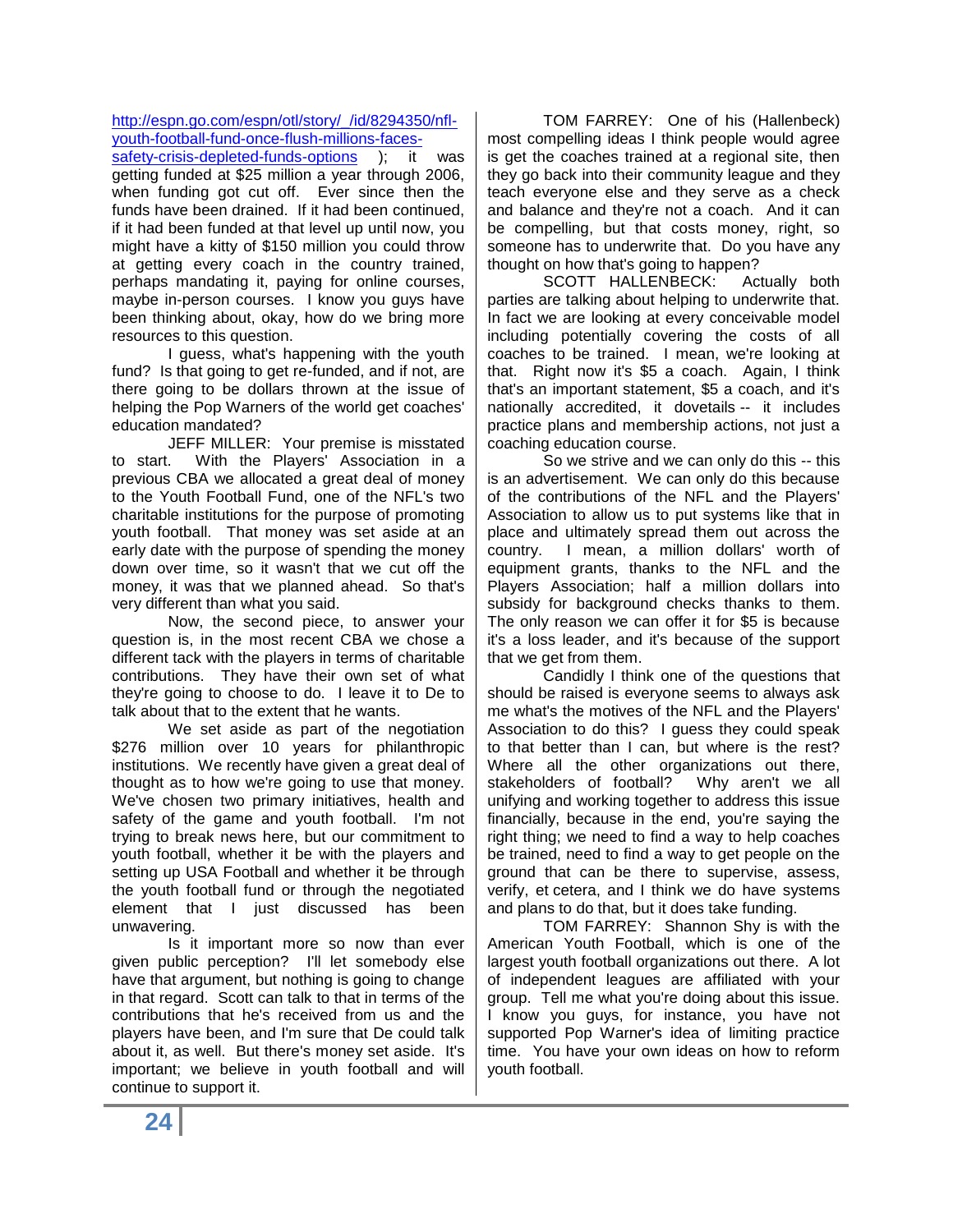SHANNON SHY: This is a really important, critical meeting, and the conversation needs to continue. I will tell the NFL, what you do does have a big impact all the way down. I've been in youth football since 1999 as a coach, as an administrator, and now I'm on the national staff.

The concussions right now is on the tip of everybody's tongue, and that's really important. A couple of things: I heard sort of a theme in the first hour or two about maybe football -- it's not so much about teamwork anymore; it's losing its zeal. I think that's absolutely false.

We take kids from underprivileged neighbors in the inner city, very privileged kids, all of them learn the same lessons that help them in life. So we should never minimize the importance of that.

For concussions, I will tell you we applaud what Pop Warner is trying. For us, we're trying to take a look at this, limiting -- practice is already limited during the year after school starts. Our fear for saying you can only hit for 40 minutes a practice is that the coaches are now going to say, okay, we've got 40 minutes, let's go hit, and it'll drive them to that. What we tell them, don't spend your time hitting, spend your time teaching technique and everything. We're not saying that that's wrong, we're just trying a different approach.

We're all after the same goal. The other thing is I can't ever imagine, although the research is critical, I can't ever imagine a time when we turn around and the Federal Government or state governments will outlaw football for 14 years and younger. We should really spend our time finding out what the research said, like De said, and then trying to figure out how to make it as safe as possible.

Working with USA Football and Pop Warner, the result is going to be extremely, extremely important for the future of the game. But the other thing is, on the education piece, what we found is teaching the parents, teaching the parents is critical.

When I started, we had all kinds of parents saying, I know my kid, he can go back in the game, and you'd say, ma'am, your child cannot go back in the game. Parents are now aware, and they're not making those kind of decisions.

The other piece of it is on coaches' training. We need to really get the coaches out there to teach other coaches. We can handle everybody in our organizations, but we really have to do a better job as a whole nation about going to the places where there isn't a national structure.

TOM FARREY: I want to bring Brooke de Lench into this. Brooke, tell me about your website. Are you working with the NFL, is that right, on an initiative?

BROOKE de LENCH, EXECUTIVE DIRECTOR, MOMSTEAM.COM: Yes, we are actually helping with NFL Evolution, so each day you see some of the tips from Mom's Team, which I am the publisher of, in that site. I am also the author of "Home Team Advantage, the Critical Role of Mothers in Youth Sports," and I have a great new hat. It is as a producer of a documentary around football.

I keep hearing these great pieces by De and others about parents. So yes, Mom's Team is the website that I run, and for the past 12 years we have been leading the way, I believe, in concussion education at the youth sports and high school level.

TOM FARREY: Moms are concerned, aren't they?

BROOKE de LENCH: Moms are very concerned. As a matter of fact, about a year ago, nine months ago, I received a letter from a mom in Oklahoma, and she wanted Mom's Team to parachute in with our team of experts to set up a concussion risk management program. And that is a very common question that we have received over 12 years is can you help us. We've been helping right along, but this time we wanted to document every step of the way.

One of my triplet sons actually was taken out of football because of concussions years ago, and now knowing what I know, the game can be made safer. The game is being made safer. So very quickly, what we did was we parachuted into Oklahoma, we've been following a team for the entire season. We started in February, and each month we visit them for a week. We've been filming them.

Their concussion rate has plummeted. We've put together our risk management program, 15 different steps. We have the accelerometers, the hit sensors are in their helmets at the high school level. So we are tracking hits, we are tracking everything that these boys want. We have been able to give them new helmets, not just the correct fit but how to measure it.

Most important message I have is that the kids want the accelerometers, either in their helmet or as an earbud or a mouthpiece. They want that responsibility taken away from themselves. So right now they're underreporting, and this is really helping.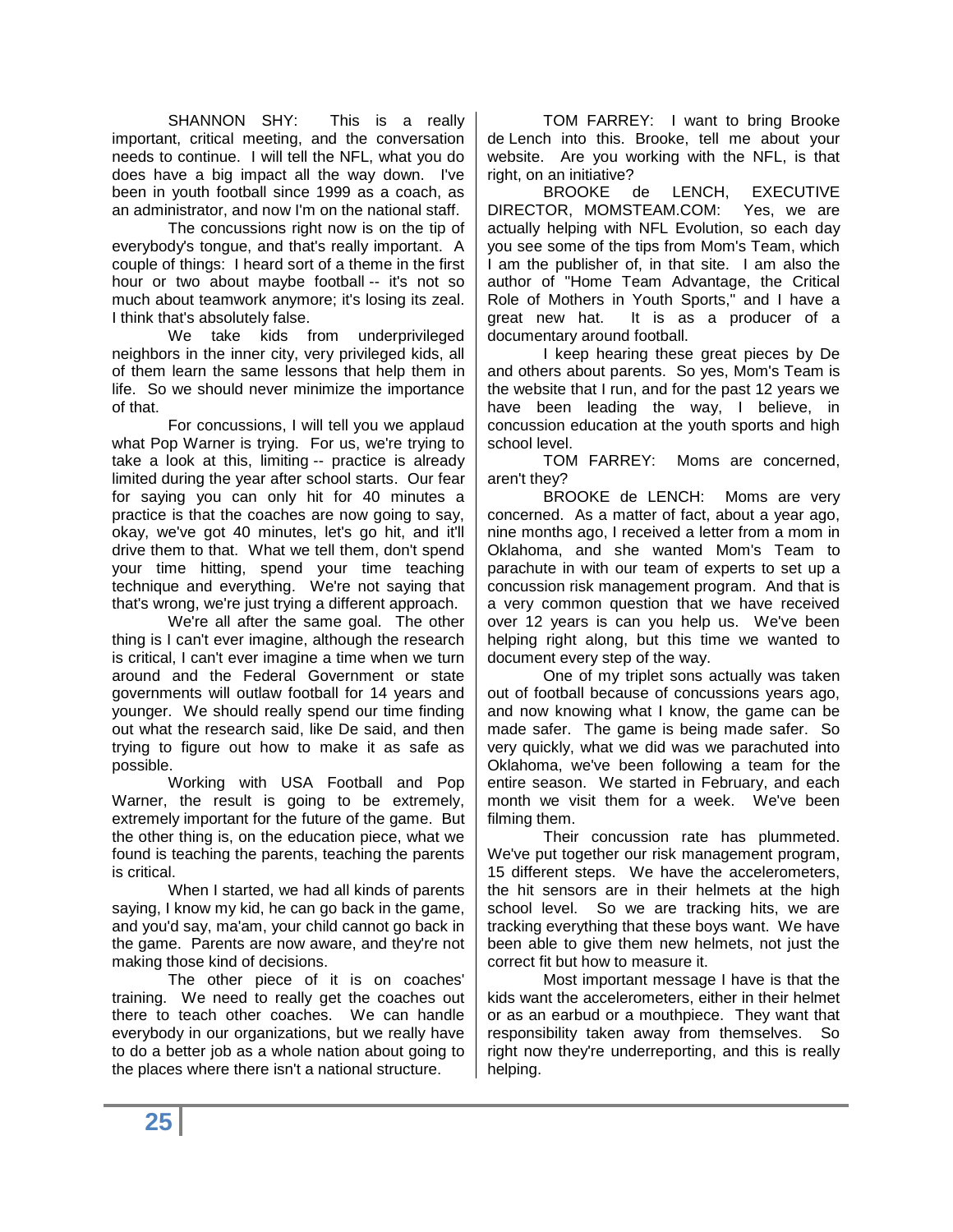TOM FARREY: Let me bring Bill Mayer into this conversation. Bill as I mentioned is an owner in the UFL, and you have a unique perspective on the downstream consequences of concussions and other injuries. They're sort of placed at your doorstep, aren't they?

BILL MAYER, OWNER, UFL'S VIRGINIA DESTROYERS: Well, I think I'm like a lot of people. You end up learning about something sort of from the back going forward, and in this case it's the cost of worker's compensation in football, and it is a real problem. Part of it is the state of California and how it's structured to take claims, but the insurance companies, you're in effect self-insured. The point is the cost of worker's compensation for our little league is -- we had to go through the states, and it was about one and a half times the entire compensation of the players, okay, and we had a conversation recently with the National Football League, and I think if you ask them, they would tell you it's a similar problem.

Well, why is that a problem? Well, people think of, of course, concussion and inheriting where a player played last the whole thing, and nobody, nobody objects, of course, because there are players that have been hurt. But if you go back and you say, all right, if you want to change this, guess where you end up, you end up where Dr. Cantu is talking about.

And then I say, well, wow, we basically have an entire generation we're going to have to deal with because who knows, somebody playing in the Southeast Conference has perhaps already incurred damage that isn't going to manifest itself for 15 or 20 years.

TOM FARREY: The point is that you -- I think you were telling me that the last team that employs the player is the one that picks up all the worker's camp cost, right?

BILL MAYER: Yeah, and that's not right or wrong, that happens to be the law.

DeMAURICE SMITH: I'm interested in your conversations as I always am with the National Football League about how they could be in the same situation.

BILL MAYER: I'm not speaking for the National Football League.

DeMAURICE SMITH: One thing that's different in our CBA, the great thing under our CBA is the cost of their worker's compensation insurance is actually borne by the players. So we actually live in a world under the CBA where the insurance cost is basically estimated every year, and that is a benefit that goes to the team. So the good news at least for our football teams, and it's always rare that I'll say something good about NFL owners, but this is one of them, is that when it comes to their cost of their insurance, it's something that's reimbursed.

Now, the world that we live in that makes it somewhat ironic is that even though those costs are reimbursed, the teams nonetheless fight us on worker's comp, which is interesting. I could probably choose another word other than interesting, but it's a family show.

So I'm always interested in this issue of worker's compensation, but I do think that going back to these big ideas, recognizing that when our players get hurt, our leadership refuses to call it an accident. If you are a running back and you're squaring up and Ray Lewis is coming at you or if you're a cornerback and Steven Jackson is heading towards you, what happens after you tackle one of those individuals is not an accident; that is a necessary and foreseeable consequence of something that we call playing football.

And the day that we actually turn the corner on making this game better for youth is the same day that we recognize that players, when they are engaged and they get hurt at work, at work, not playing a game, hurt at work, when we accept that responsibility and choose that we are going to compensate and take care of those medical injuries for those players who get hurt at work, that's a day that's going to be much better for youth football because we will have moved beyond that sort of, quote-unquote, gladiator phase of football where we all used to say, well, you know, if a guy got a broken leg, well, it just happened and that was tough for him and we should move on. Those days need to end.

BILL MAYER: Let me finish. That's why they call it worker's compensation, because it is work. My point was not necessarily worker's compensation per se, but as a symbol for the cumulative impact of trauma from the youth. And so we talk about 100 million people watching football and watching your players that you represent on the field working, all right, and they are the role model for youth sports. And so part of what you do is going to obviously influence youth sports. So you've got to work at it from both ends.

DeMAURICE SMITH: Absolutely.

BILL MAYER: And my last point is something I said at the beginning of my comments. I'm a big fan of looking at trends as opposed to snapshots, and so you weren't able to join us that early, but it's clear that the discussion is different than it was three years ago about this whole issue of youth sports and the risk up until call it 14 years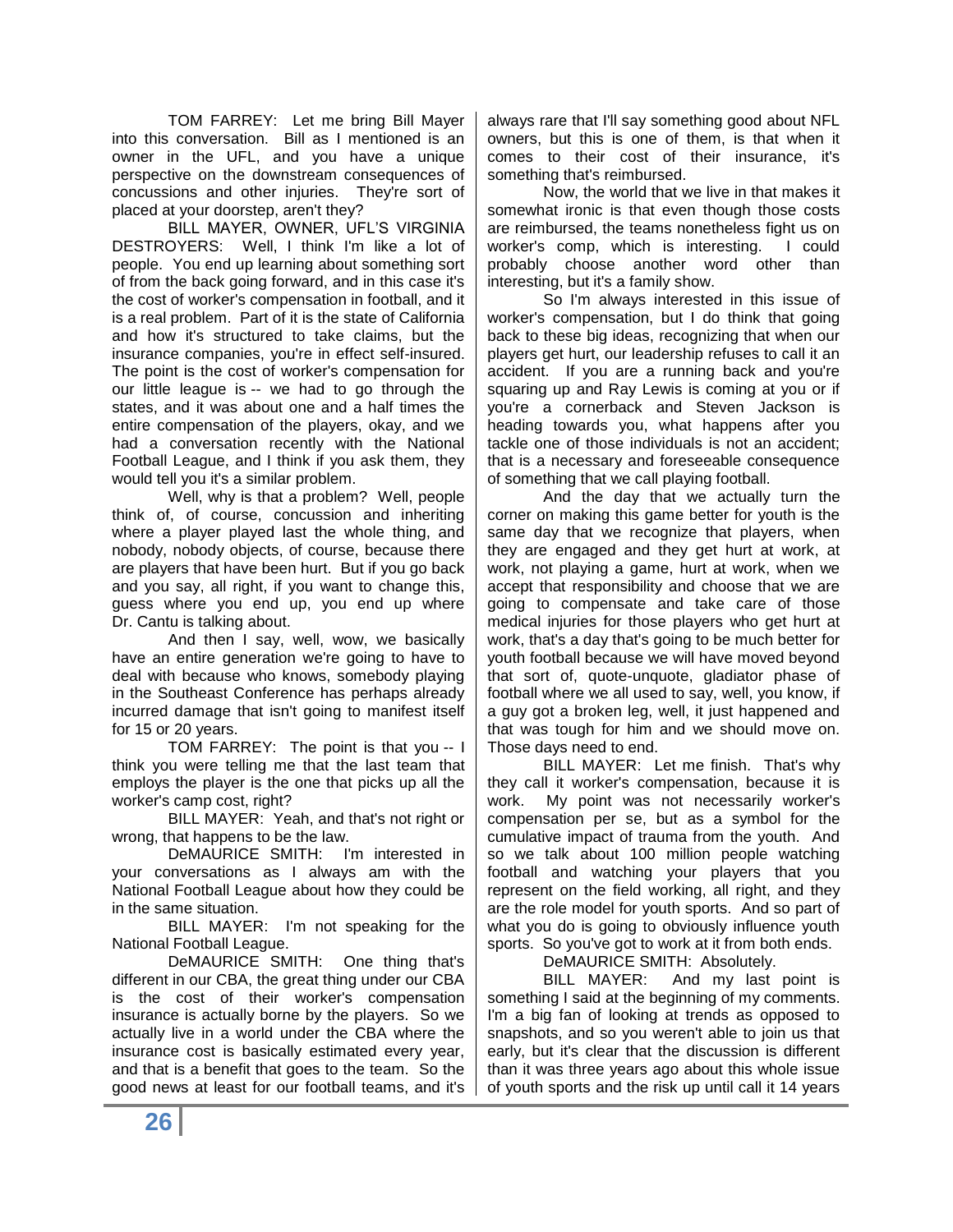old when the brain and the shell is actually formed or may be actually formed, and yes, you need a lot more research. But I can tell you from the standpoint of logic, it's very clear to me that this has to be viewed as a threat or an opportunity, and clearly most people would say in any situation where things seem to be changing or we're learning more information, you would want to be in control of the situation and drive the decision as opposed to being outside of it.

So there are big differences of opinion here amongst everybody that's doing this research for the 7 to 14 year olds, but I would sure hope you're working together, because the outcome is going to be what it is, and sooner or later there will be a point that is commonly called, Malcolm Gladwell calls it the tipping point, and tipping points are usually reached not necessarily by individual votes but because there is some person that has an abnormal amount of influence on the opinion of others. Who it is, that person is probably in this room.

TOM FARREY: I'd like to bring two NFL players into this conversation. I want to go to a former NFL kicker, Stefan Fatsis, who wrote a book about kicking in the NFL. Stefan, give me your thought on what you've heard.

STEFAN FATSIS, SPORTSWRITER, COMMENTATOR FOR NPR, SLATE: Well, I did. I spent a summer with the Denver Broncos as a kicker on the team, in the locker room, on the practice field. I was never hit because if anyone had ever hit me, I would not be sitting here today.

I did have a tight end coach insist that I approach a tackling dummy one day, and I got hurt. I didn't tell anybody that I got hurt, like most NFL players; they don't tell anyone that they got hurt.

I think there are two points I wanted to make, and one is that the reality both at the professional level and the youth level is far different from, I think, some of the scenarios that we are laying out here. Players are not, for all of the excellent and progressive changes that De has managed to get in conjunction with the NFL, players are still at the mercy of their coaches, they are still unwilling to tell doctors when they are hurt. They are still unwilling to demand their medical records when they have right to them. They are still unaware of the long-term consequences of many of the injuries that they are asked to play through.

That's a long-term proposition to change the culture of the League, and I know that there are efforts being made to do that. But players aren't willing to just make those changes overnight because their livelihoods depend on getting back out on the field.

At the youth level, kids don't have those folks, and parents are terrible. They're, I think, the worst judges of what their children need or are capable of. Coaches in most sports are uneducated, and for all of the educational opportunities and efforts you make, there's still going to be the majority of coaches are not going to try to implement these things.

We're talking about a sport that -- you're talking about putting accelerometers in equipment, where we want equipment specialists to outfit our children, where we're talking about having independent observers of coaches on the sidelines at practices and games to monitor what's going on. I'm going to throw out a general question, which is at what point are we kidding ourselves about youth football, that this is not a sensible proposition when you need this superstructure of equipment and medical testing and trained medical observers for every youth football game in the country?

At what point, and maybe the lawyers decide it, maybe the school boards decide it, maybe the journalists decide it, but how do we know we're at that point?

TOM FARREY: I'd like to hear from Eddie Mason. Do you want to respond?

EDDIE MASON: First, thank you (Smith) for the work that you've done for the players. I wish you would have done it 10 years ago. I would have still been playing.

But limited practices, all that type of stuff, League, everybody, all the officials here, as I stated earlier, the main thing about youth sports is safety. I think we all agree that we need to make the game safer on every level, from youth, high school, college, to pro, and I think there has been many measures doing it. There's been a lot of research, a lot of discussion here, appreciate the research you guys are doing at Virginia Tech. But the reality is here. We live in a football community, and it's everybody's responsibility in this room, that's why we're here. Tom, thank you for bringing us all together, to come together to embrace the research, embrace the wisdom, embrace the knowledge, have people that will fight for change and represent.

Perfect example, as I stated to you earlier, I worked with the commissioner over a flag football league, and I'm also working with three tackle leagues in the Loudoun, Virginia, area. The reality is this: In the football culture we're always taught to fight through it, to go that extra mile, to keep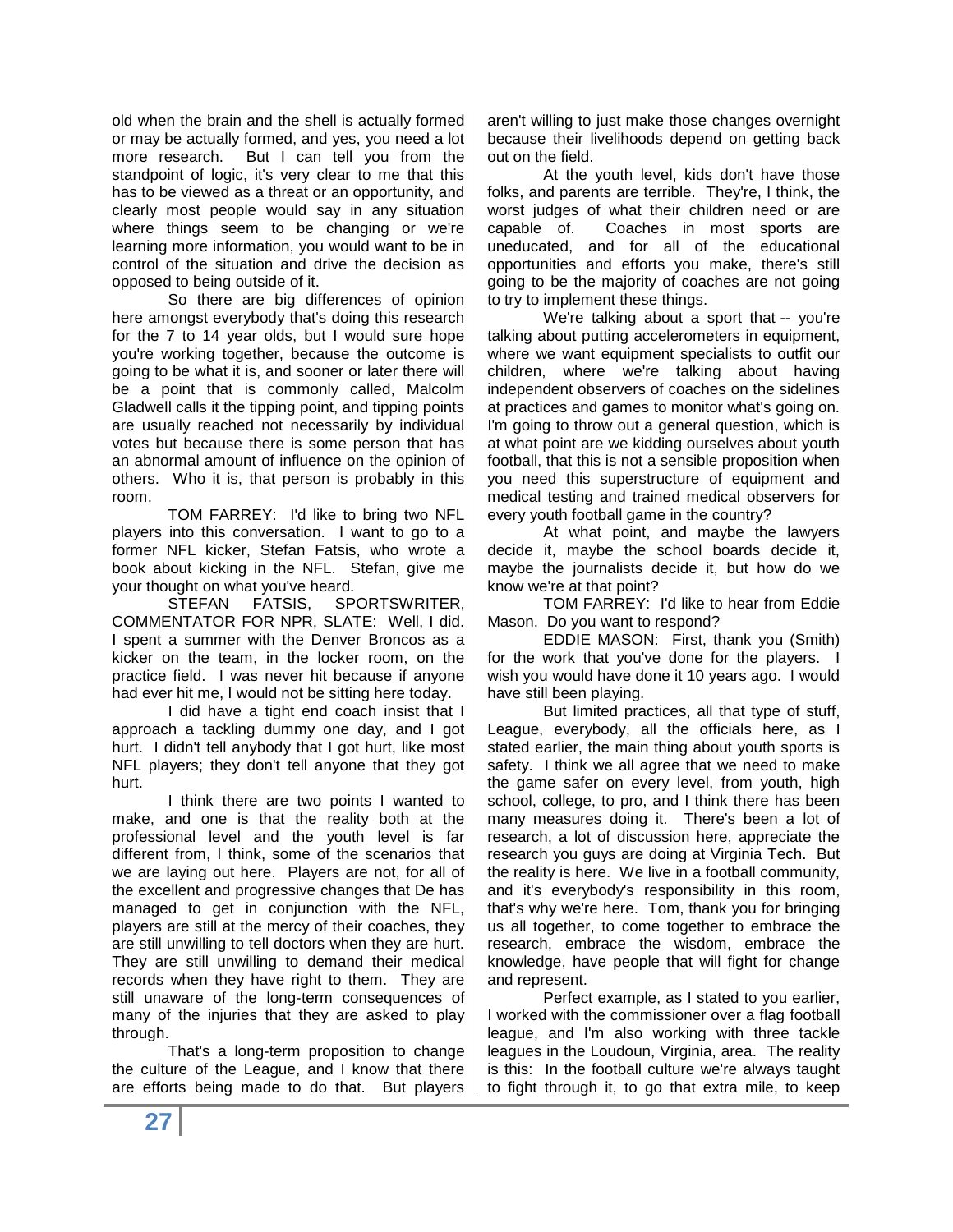working, to keep pushing. And then there's that breaking point as you talked about earlier, that tipping point of where you have to come to the realization of, okay, who do we leave this responsibility, the hands of this responsibility into, and at some point we have to take that responsibility away from the coaches and even the leagues because many of the leagues, the leagues that I work with are parent run or owned. They're not governed by USA Football or Pop Warner. These guys can't come down, Scott can't come down there and tell every coach in the United States of America that this is the way you need to do it.

So what we try to do with the league, and I just want to share this as an example of this is what you're fighting against at the grass-roots level, is number one, Coach Carey Cameron, who played nine years in the League, I played eight, we went to the League, we approached the League and we said this: You know what we want to do? We've played at the highest level, so there's a model standard that's already out there. The NFL and the NFLPA have already set a standard for youth coaches in America. The problem is that they don't embrace the changes because it's all about winning. It's the win-at-all-costs mentality.

Now, winning is good, but guess what, nobody remembers Ws and Ls years from now. What matters is the effects of the game. So what we tried to do with the League was, okay, if you guys want to improve safety and you want to improve making sure that these coaches are responsible, being accountable and credible, then implement a league czar, just like the NFLPA. They protect, what? The players. They work alongside the NFL to come inside and say, okay, these are the things we want to give, these are the things that are most important, these are the issues, and that's what needs to happen.

It may have to be legislative. I don't know, but if we're serious about making changes to the game and serious about making safety paramount at the youth level, then we need to get serious about, okay, if these issues exist and these league presidents don't want to make changes, then your league can't exist. Your league cannot exist. You are irresponsible and you're being irresponsible to these families and to these kids if you are unwilling to adhere to the standards.

Because at the end of the day, that's what it's all about, it's about a standard and it's about raising that standard and the expectation and then implementing it, and if we don't do that, then it's going to continue to be the same. Yes, you're

right, 15 years from now, little Jimmy, little Johnny, yeah, might be having some problems if we don't all come together as a football community. That's what this is all about.

TOM FARREY: Mike Wise, how hopeful -- we've heard a lot here today and you're a good listener because you're a journalist. You're also a skeptic because you're a journalist. How optimistic are you that the culture of football can change, that we can get coaches trained, that quality decisions can be made at the youth level, that high schools can use football in a way that promotes public health?

MIKE WISE, WASHINGTON POST COLUMNIST: It's a tough one, because while I think this is a start and a huge start, and Dr. Cantu's work is seminal and a lot of the things said today here are very important, I'm a little disappointed that Eddie is one of the only players here -- I would love to see more active players be a part of this, and I think if there is anything -- you said it best: I don't think culture change is a bad watch word at all. I wonder from Jeff's perspective and De's, is it possible for the league to get into the thick heads of guys whose job is to hit people, people like Ray Lewis, like James Harrison, who have used some of this new culture of not killing the quarterback and calling it the sissification of the League, and people who say snitches get stitches during Bounty Gate, is it possible to come down on these people? Is it possible to get it through their heads that it's not okay to hurt your fellow competitor?

It's one thing to lay a guy out. I'm like anybody else; I have a reptilian brain, I jump out on my couch when a guy makes a big hit. But when that player stays down, it's as sick as anything I can remember. I was at the AFC Championship game a few years ago in Pittsburgh, and when Willis McGahee went down, Ryan Clark laid him out, nobody thought Willis McGahee was getting up.

So I don't know if there's a PSA thing where like Grant Hill came out and said, using gay slurs are bad, if something can happen like that in the NFL where Ray Lewis and some of the most violent hitters in this game can come out and say, point blank, kids, this ain't right; it's one thing to knock a guy down, it's another thing to want to willfully hurt him. I think the culture change needs to start at that level, and I don't know if Colt McCoy is allowed back on the field what it all means.

DeMAURICE SMITH: And I hear you and I think that's a great point. But again, going back to responsibility and accountability, and you and I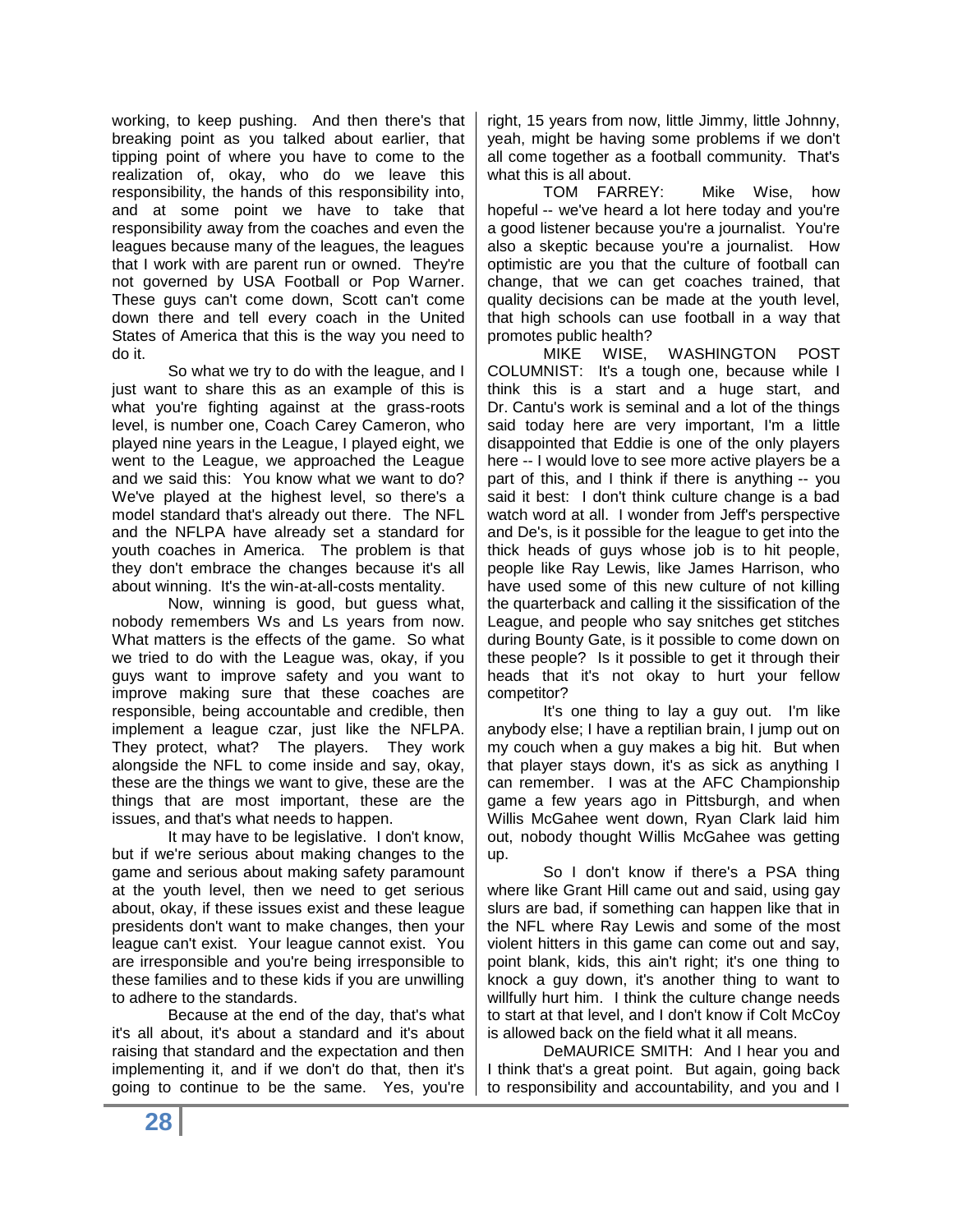had a good chance to chat a little bit outside and you know my feelings about the importance and the obligation of smart journalists and good journalism in America, and that's a debate thankfully that people are having again, but my question is always while you identified two individuals who said things that I would rather they not say, I'll be dead honest with you, I have to hunt for a story about a guy like Mike Vrabel, who was as vicious a linebacker as possible but coaches youth football in the way that everybody in this room would want him to coach.

So to me, again, going back to the fact that there are 2,000 football players in the National Football League, if we wanted to come up with the worst examples of things that happened that we would wish not happen, my guess is we would be numbering in the 10s and the 20s, not the thousands.

So as I look at guys like Steven Jackson and even guys like Ryan Clark, those are guys who I think do do it the right way when it comes to teaching their youth football people.

While I agree with you 100 percent on the idea of PSAs for those things, you know what, I'd love to have a little bit of good news coming out about some of the players who you never hear about because they don't drive their car at 1,000 miles an hour, they don't get in fights at clubs, they don't throw people out of windows. Unfortunately those are the stories that we never hear, and the good thing about Jeff and I's job is, again, once the TV is off, those are the guys that we meet.

And to me the greatest PSAs that we could possibly do, and maybe I'm putting a little bit of this responsibility on us, as well, and more importantly the head of our communications department George in the back of the room, is for us to tell those stories, because we have thousands of great ones, and for the guys that you played with, Eddie, for those guys that were on your teams, more often than not, those are the very same guys that you would entrust to teach your kids how to play football, and that's the stories that we need to hear.

JEFF MILLER: If I can jump in real quick on what De said, I'll be brief. De makes a good point. The stories that you get, the Colt McCoys and other things that lead to further evolution and how we address these issues are essential that they be told, and they're essential because they lead to changes. And the game has to continue to evolve. Would we have athletic trainers in the skyboxes and video boards on the sidelines but for that? I don't know whether we would. But it helped.

But what's interesting is that last year in the championship games, the NFC and AFC championship games, two hard-hitting games, the Ravens played the Patriots, the Giants beat the Niners, and then in the Super Bowl, go back and watch those games. Was there an illegal hit? Was there a penalty for unsportsmanlike conduct? Were all the hits hard, solid, making your reptilian brain jump off the couch? There weren't. Go back and watch.

I present to you, and I don't know whether De would agree, but I present to you that it is changing. James Harrison said publicly that he was going to avoid hitting the quarterback in the head because he didn't want to draw a fine from the League. So anecdotal, and I'll probably get in trouble back at the League when I mention some of these things. But anecdotal isn't proof, but then again, those stories also exist, and the great part about football, those hard hits that you're excited about, they can be done, and they can continue to encourage the following of the fans and that part of us who enjoys hard hits. But they don't have to be to anybody's head, either, and that does exist.

TOM FARREY: We need to wrap up here, and I'd love to get to everyone who's at the table, but I'd like to -- two quick closing comments from Scott and let's go to Bob at the end.

SCOTT HALLENBECK: I just wanted to comment on the idea that getting players engaged is very important, and actually part of -- this is not an advertisement, I've got to be careful, but the three pilot programs that we have with Heads Up Football, one of the aspects that was really beneficial was former NFL alumni players came out, and they were genuinely presenting their feelings about the game. They were talking openly to the parents. LaVar Arrington in particular game out here in Northern Virginia, and it made a real difference.

And so I think one of the points that you made is how do we all sort of come together and get the message out and talk about what we know, and as we learn more from the science and the medical industry and so forth, we obviously have to embrace that and act accordingly. But I am pleased with the Players' Association and the NFL in that they're encouraging their players to come out and engage parents and talk about the realities of what's going on, and parents are asking some real hard questions.

But in the end, they want to be informed. And so I think there is a movement. The point of this statement is there is some proactive steps being taken to try to address this very complex